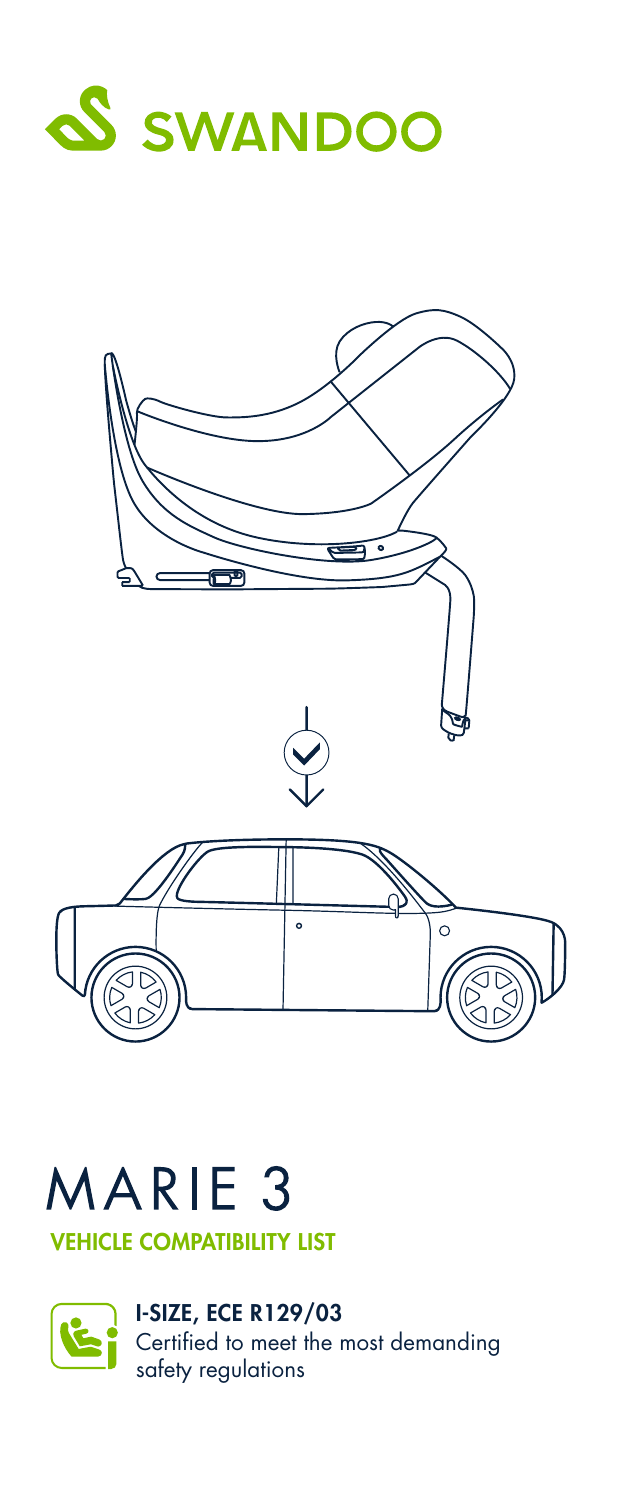





• Yes, but do not use on a passenger seat with an activated front airbag!

This vehicle compatibility list is for reference only, please refer to your vehicle manufacturer's handbook to check if this seat fits your car. This list is constantly updated. The latest version can be obtained from us or from our website: swandoo.com/marie-isofix

<sup>1)</sup> The ISOFIX anchoring points deep in the seat cushion make installation more difficult. Please make sure that you properly engage both ISOFIX locking arms.

2) The middle row of seats must be as far forward as possible.

<sup>3)</sup> The vehicle seat must be as far back as possible. The support leg must not touch the storage compartment.

4) Only approved with additional filler in the storage compartment.

Version as of August 2019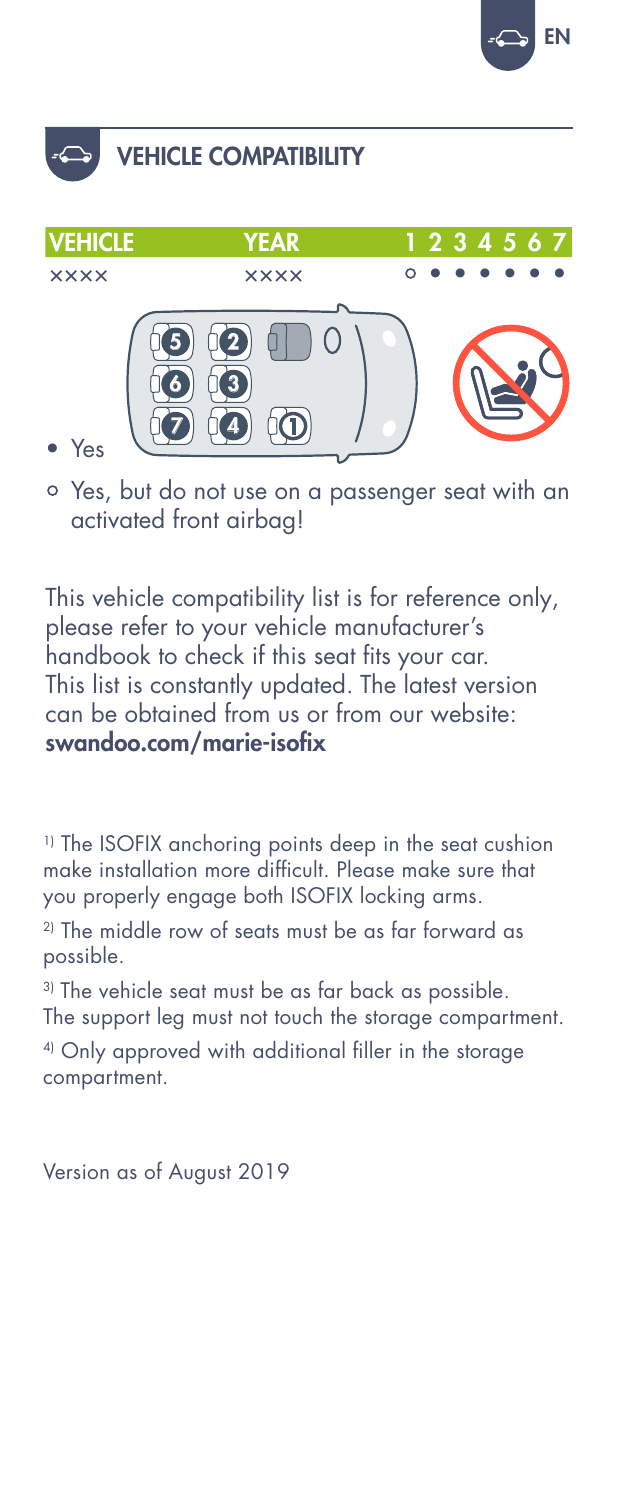# 7 14 14 5) (12 6 4 3 • Ja AUTO JAHR 1 2 3 4 5 6 7 ×××× ×××× • • • • • • • FAHRZEUGKOMPATIBILITÄT

- 
- Ja, aber verwenden Sie das System nicht auf einem Beifahrersitz mit aktiviertem Front Airbag!

Diese Fahrzeugtypenliste ist zu Ihrer Information, bitte lesen Sie ebenfalls das Benutzerhandbuch Ihres Fahrzeugs, um sicherzustellen, das dieser Sicherheitssitz mit Ihrem Fahrzeug kompatibel ist. Diese Liste wird regelmäßig aktualisiert. Für die neueste Version kontaktieren Sie uns oder besuchen Sie unsere Website: swandoo.com/marie-isofix

1) Tiefsitzende ISOFIX-Verankerungspunkte im Fahrzeugsitz können die Montage erschweren. Achten Sie darauf, dass beide ISOFIX-Konnektoren richtig einrasten.

<sup>2)</sup> Die mittlere Sitzreihe muss so weit wie möglich nach vorne gerichtet sein.

3) Der Fahrzeugsitz muss so weit wie möglich zurückgestellt sein. Der Stützfuss darf das Boden-Staufach nicht berühren.

4) Nur mit zusätzlichem Füllstück im Staufach zugelassen.

Stand August 2019

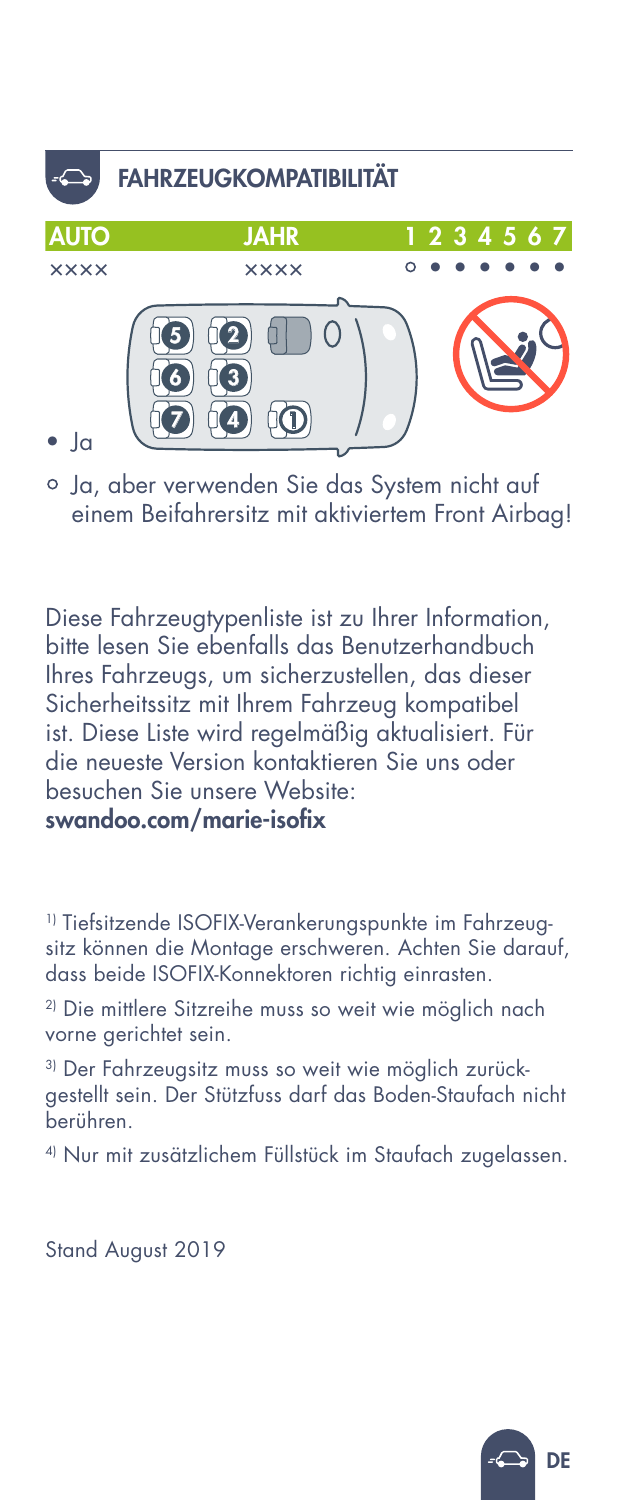

### COMPATIBILIDAD VEHICULAR



• Sí, pero no lo utilice en el asiento del pasajero con el airbag frontal activado.

La lista de compatibilidad de vehículo se incluye solo como referencia, consulte el manual del fabricante de vehículos para comprobar si la asiento se ajusta al coche. Esta lista se actualiza constantemente. Podemos enviarle la versión más reciente o puede consultarla en nuestra página web: swandoo.com/marie-isofix

<sup>1)</sup> Cuando los anclajes ISOFIX se encuentran muy profundos debajo del asiento, hacen que la instalación sea más dificultosa. Por favor asegúrese de que ambos conectores ISOFIX estén correctamente asegurados.

2) La fila de asientos del medio deben estar lo más posible hacia adelante.

3) El asiento del vehículo debe estar hacia atrás lo más posible. La pata de soporte no debe apoyarse sobre el compartimiento de almacenaje.

4) Use solo relleno adicional aprobado en el compartimento de almacenamiento.

Versión agosto de 2019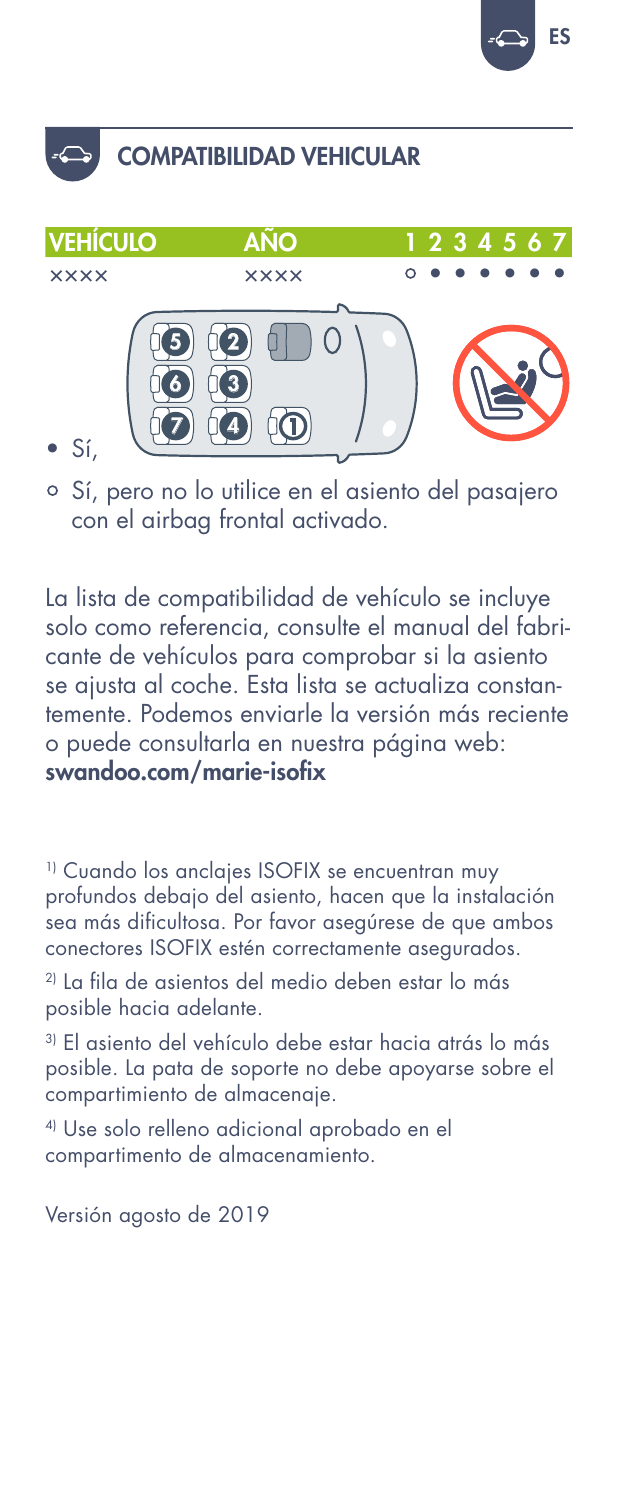

• Oui, mais ne l'utilisez pas sur un siège passager avec un airbag frontal activé !

Cette liste de compatibilité avec les véhicule n'est fournie qu'à titre de référence, veuillez vous reporter au livret du constructeur du véhicule pour vérifier si cette siège peut être installée dans votre voiture. Cette liste est constamment mise à jour. Vous pouvez obtenir la dernière version en nous contactant ou en visitant notre site web: swandoo.com/marie-isofix

1) Les points d'ancrage ISOFIX situés dans le siège du véhicule rendent parfois l'installation de Marie 2 plus difficile. Merci de veiller à ce que les 2 bras d'ancrage ISOFIX s'enclenchent correctement.

2) La rangée de sièges du milieu doit être aussi en avant que possible.

3) Le siège du véhicule doit être le plus en arrière possible. La jambe de force ne doit pas toucher le compartiment de rangement.

4) Uniquement agréé avec un rembourrage supplémentaire dans l'espace de rangement.

Version août 2019

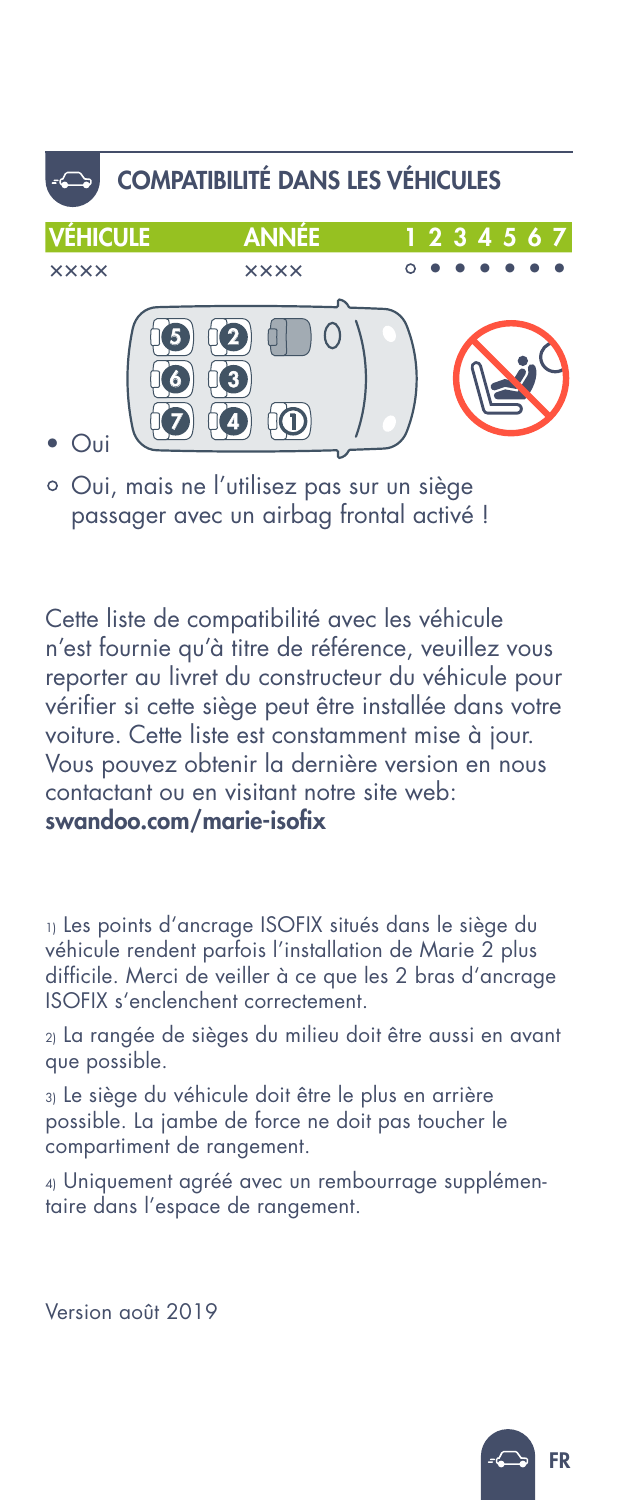

#### COMPATIBILITÀ CON IL VEICOLO



• Sì ma non utilizzare su un sedile passeggero con airbag frontale attivato!

Il presente elenco di compatibilità veicolo viene indicato solo a titolo di riferimento; consultare sempre il manuale del produttore del veicolo per verificare se questo sedile si adatta al veicolo. Questo elenco viene costantemente aggiornato. È possibile ricevere da noi l'ultima versione o consultarla sul nostro sito web:

swandoo.com/marie-isofix

1) Quando i punti di ancoraggio ISOFIX si trovano in un punto molto profondo tra la seduta e lo schienale del sedile del veicolo, l'installazione di Marie 2 può rivelarsi difficoltosa. Per favore assicuratevi che i connettori ISOFIX siano assicurati correttamente.

2) La fila centrale dei sedili deve essere posizionata il più avanti possibile.

3) Il sedile del veicolo deve essere posizionale il più indietro possibile. La gamba di supporto non deve essere appoggiata al portaoggetti.

4) Autorizzato esclusivamente con imbottitura supplementare nello scomparto portaoggetti.

Versione aggiornata al mese di Agosto 2019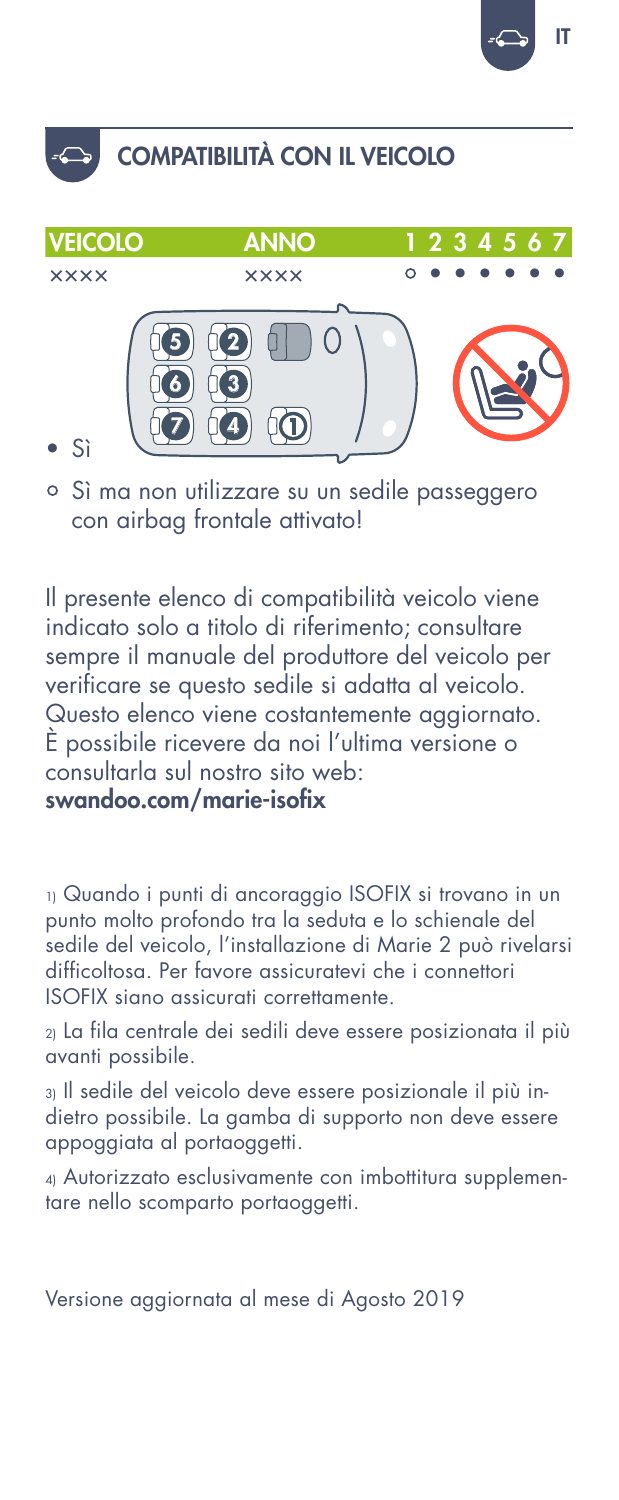

• Ja, maar gebruik het niet op eenpassagiersstoel met een geactiveerde front-airbag!

De compatibiliteitslijst voor voertuigen is alleen ter referentie. Raadpleeg de handleiding van uw autofabrikant, om te controleren of de stoel in uw auto past. De lijst wordt constant bijgewerkt. De laatste versie is verkrijgbaar bij ons of van onze website: swandoo.com/marie-isofix

1) De ISOFIX-verankeringspunten, diep in het zitkussen bemoeilijken de installatie. Zorg ervoor dat u beide ISOFIX-vergrendelingsarmen goed vastzet.

2) De middelste rij stoelen moet zo ver mogelijk naar voren staan.

3) De voertuigstoel moet zo ver mogelijk naar achteren staan. De steunpoot mag het opbergvak niet raken.

4) Alleen goedgekeurd met extra vulling in het opbergcompartiment.

Versie vanaf augustus 2019

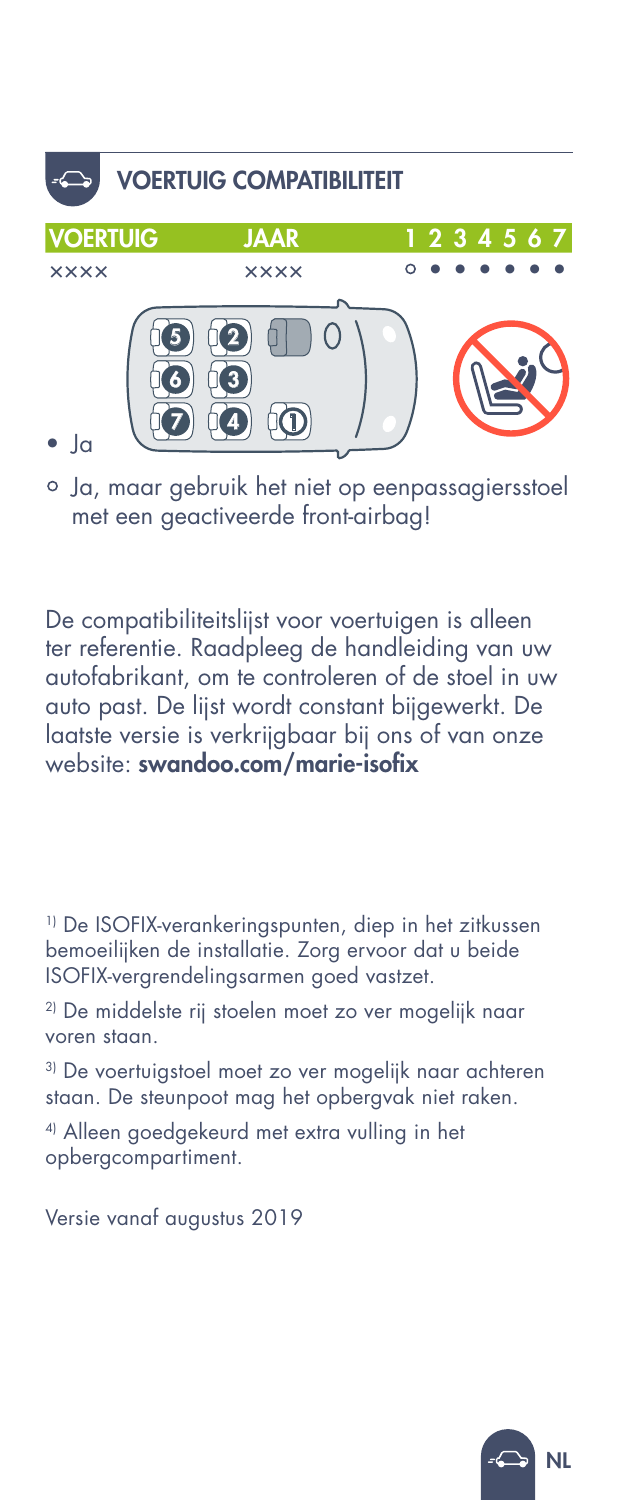

## KOMPATYBILNOŚĆ POJAZDU



• Tak, nie nalezy jednak umieszczac fotelika na przednim siedzeniu pasazera, przed którym jest zamontowana aktywna poduszka powietrzna.

Lista zawierajaca informacje ozgodnosci z róznymi samochodami ma jedynie charakter referencyjny. Zapoznaj sie zpodrecznikiem uzytkownika pojazdu dostarczonym przez producenta pojazdu, aby sprawdzic, czy jest mozliwe prawidłowe zamontowanie wpojezdzie bazy ISOFIX. Lista jest stale aktualizowana. Jej najnowsza wersje mozna uzyskac od naszego zespołu lub pobrac ze strony internetowej: swandoo.com/marie-isofix

1) Punkty kotwiczenia ISOFIX głeboko w kanapie samochodu utrudniaja montaz. Nalezy upewnic sie, ze oba ramiona blokujace ISOFIX sa prawidłowo zamocowane.

2) Srodkowy rzad siedzen musi byc wysuniety jak najdalej do przodu.

3) Siedzenie pojazdu musi byc jak najdalej z tyłu. Noga podporowa nie moze dotykac schowka.

4) Produkt dopuszczony do uzytku wyłacznie z dodatkowym wypełnieniem wkomorze bagazowej.

Wersja z sierpnia 2019 r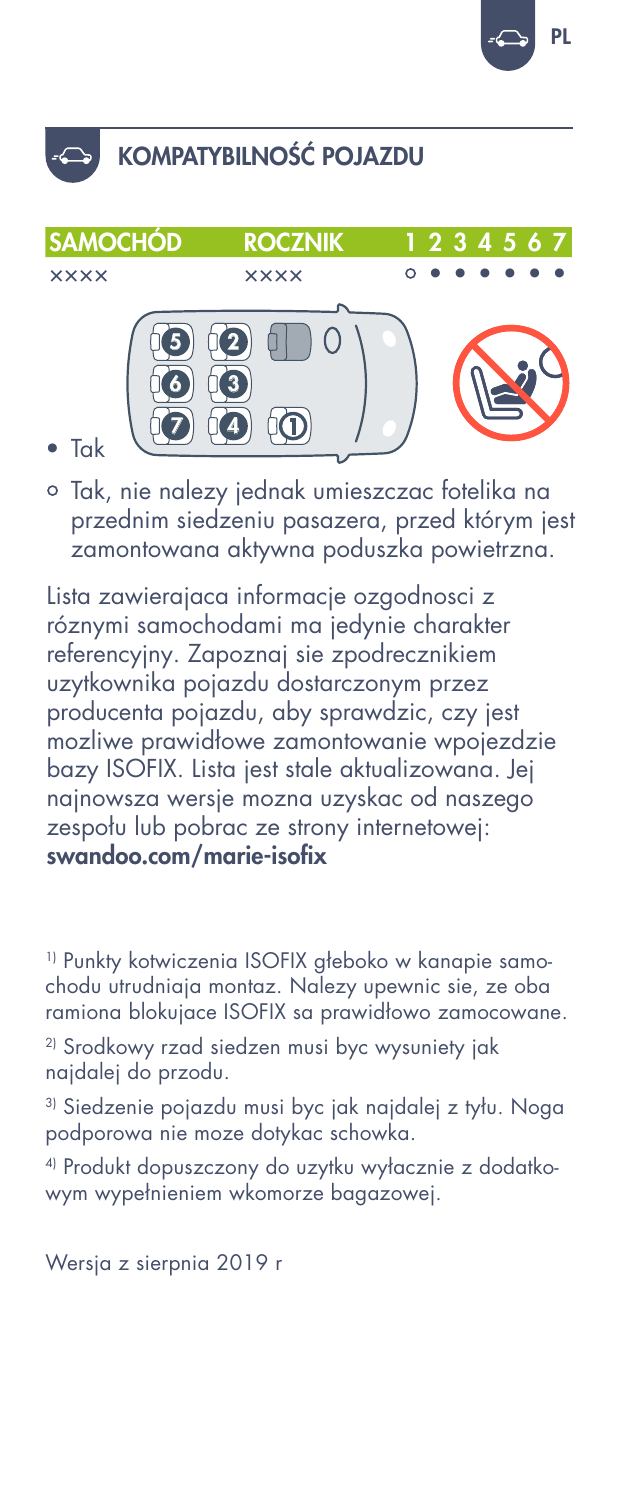

• Sim, mas não use num banco de passageiro com um airbag dianteiro ativado!

Esta lista de compatibilidade de carros é apenas para referência. Consulte o manual do fabricante do veículo para verificar se a base ISOFIX se adapta ao seu carro. Esta lista é constantemente atualizada. A versão mais recente pode ser obtida connosco ou através do nosso sítio web: swandoo.com/marie-isofix

1) Os pontos de fixação ISOFIX no fundo do banco dificultam a instalação. Por favor, certifique-se que engatou corretamente ambos os braços de bloqueio ISOFIX.

2) A fila do meio dos bancos deve estar o mais à frente possível.

3) O banco do veículo deve estar o mais afastado possível. A perna de apoio não deve tocar no compartimento de armazenamento.

4) Apenas aprovado com enchimento adicional no compartimento de armazenamento.

Versão a partir de Agosto de 2019

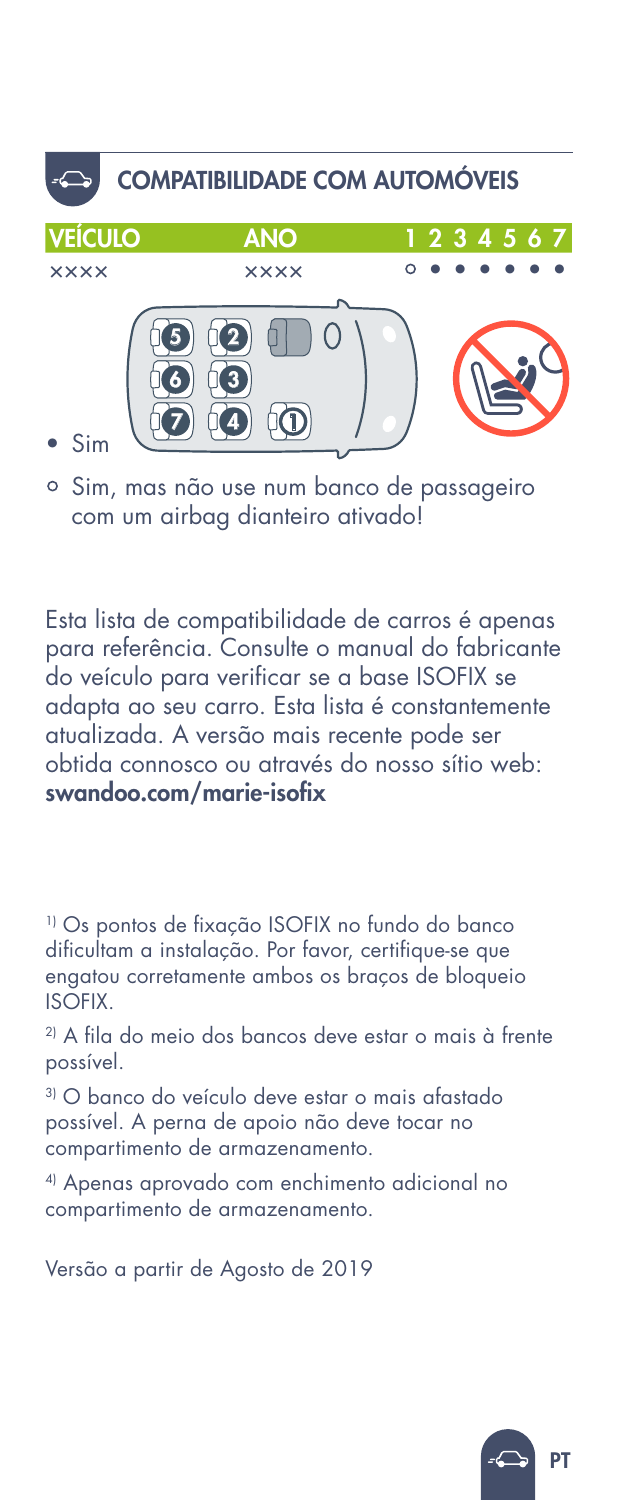

#### СОВМЕСТИМОСТЬ С АВТОМОБИЛЯМИ

**АВТОМОБИЛЬ** ГОД **xxxx xxxx** 

#### Да

• Да, но не используйте на пассажирском сиденье с включенной передней подушкой безопасности!

Список совместимых автомобилей приведен исключительно для справки. Для определения возможности использования базы ISOFIX в вашем автомобиле обратитесь к руководству, Этот список постоянно обновляется. С последней версией можно ознакомиться на нашем веб-сайте:

swandoo.com/marie-isofix

<sup>1)</sup> Точки крепления ISOFIX глубоко в подушке сиде нья затрудняют установку. Пожалуйста, убедитесь, что оба стопорных рычага ISOFIX установлены правильно.

<sup>2)</sup> Средний ряд сидений должен располагаться как можно дальше вперед.

3) Автокресло должно быть как можно дальше назад. Опора не должна касаться отсека для хранения.

4) Допускается только при наличии дополнительной вставки в отсеке для хранения.

Версия Август 2019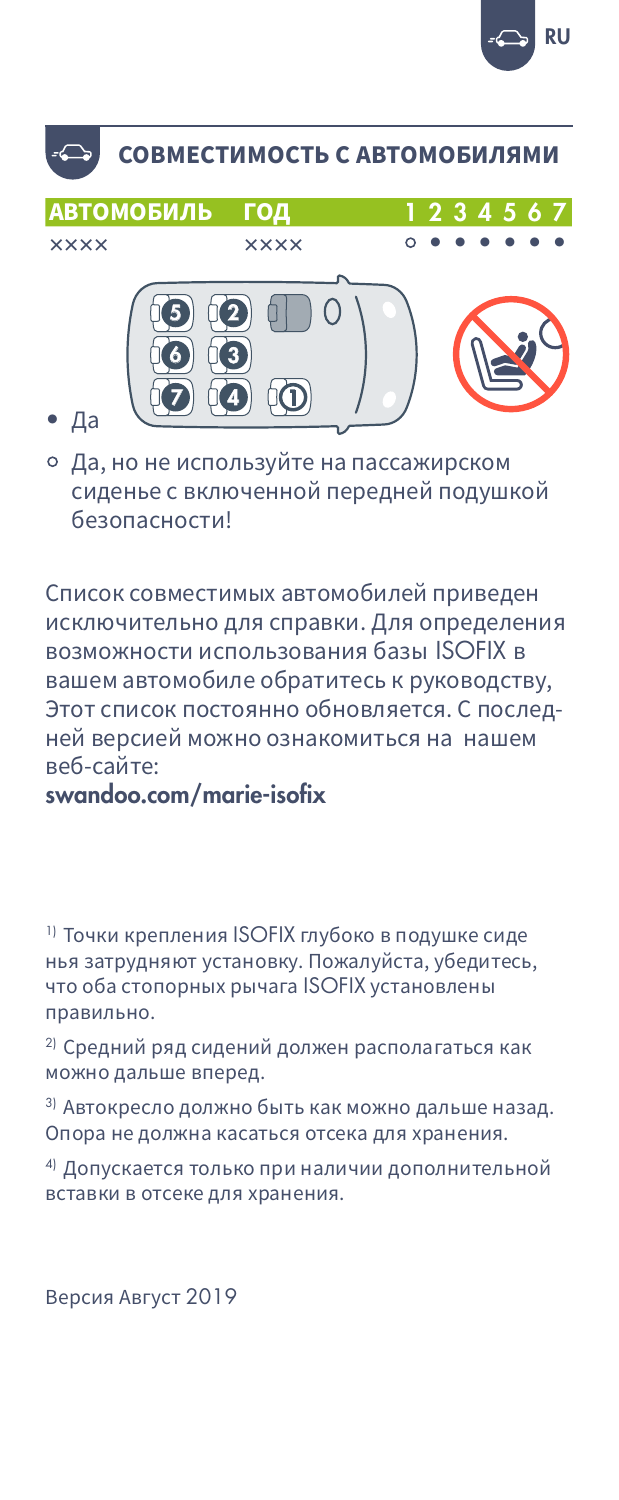# $\Leftrightarrow$

| <b>VEHICLE COMPATIBILITY</b> |
|------------------------------|

| Audi                                                                                                                         |  |              |
|------------------------------------------------------------------------------------------------------------------------------|--|--------------|
| <b>BMW</b>                                                                                                                   |  |              |
|                                                                                                                              |  | $\epsilon$   |
|                                                                                                                              |  |              |
|                                                                                                                              |  |              |
|                                                                                                                              |  |              |
|                                                                                                                              |  | - f          |
|                                                                                                                              |  | $\mathsf{f}$ |
|                                                                                                                              |  |              |
|                                                                                                                              |  | $\mathbf{q}$ |
|                                                                                                                              |  | $\mathsf{h}$ |
|                                                                                                                              |  | h            |
|                                                                                                                              |  | -i           |
|                                                                                                                              |  | Ť            |
|                                                                                                                              |  |              |
|                                                                                                                              |  |              |
|                                                                                                                              |  | - i          |
|                                                                                                                              |  |              |
|                                                                                                                              |  |              |
|                                                                                                                              |  | k            |
|                                                                                                                              |  |              |
|                                                                                                                              |  |              |
|                                                                                                                              |  |              |
|                                                                                                                              |  |              |
|                                                                                                                              |  |              |
|                                                                                                                              |  |              |
|                                                                                                                              |  |              |
|                                                                                                                              |  |              |
|                                                                                                                              |  |              |
|                                                                                                                              |  |              |
|                                                                                                                              |  |              |
|                                                                                                                              |  |              |
|                                                                                                                              |  |              |
|                                                                                                                              |  |              |
|                                                                                                                              |  |              |
|                                                                                                                              |  |              |
|                                                                                                                              |  |              |
|                                                                                                                              |  |              |
|                                                                                                                              |  | $+$          |
|                                                                                                                              |  | $+$          |
|                                                                                                                              |  |              |
| <b>VW</b><br>the contract of the contract of the contract of the contract of the contract of the contract of the contract of |  |              |

 $\alpha$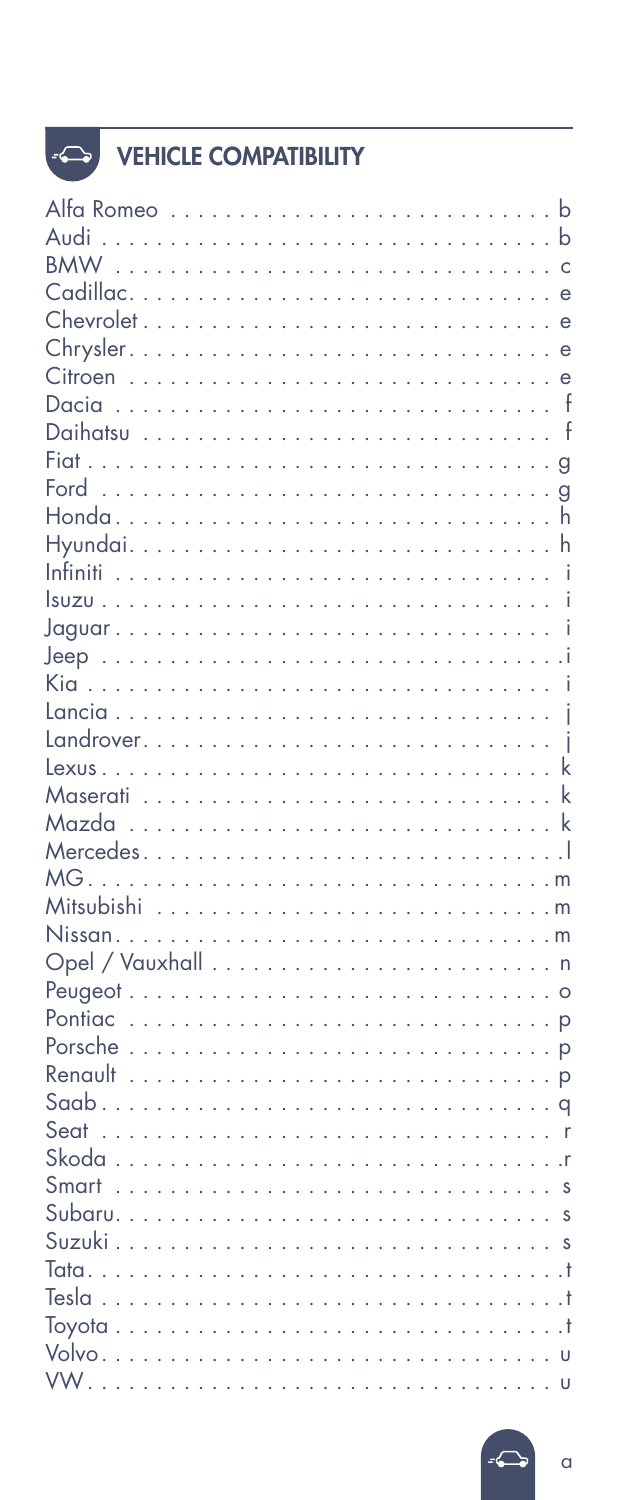$\mathsf{b}$ 



| <b>ALFA ROMEO</b>             |           | 1234 |
|-------------------------------|-----------|------|
| 156 Wagon                     | 2003      |      |
| 156 Saloon<br>(Facelift 2003) | 1997-2005 |      |
| 156 Sportswagon               | 1997-2005 |      |
| 159 SW (Facelift 2008)        | 2005      |      |
| 159 (Facelift 2008)           | 2005-2011 |      |
| 159 (Facelift 2008)           | 2006-2011 |      |
| Giulietta 940                 | 2010      |      |
| <b>GT</b> Sportcoupe          | 2004      |      |
| MiTo                          | 2008      |      |

| <b>AUDI</b>                                   |             |         | -23       | 4         |
|-----------------------------------------------|-------------|---------|-----------|-----------|
| A1 8x 3 Doors                                 | 08/10       |         |           |           |
| A1 8x 5 Doors                                 | 02/12       |         |           |           |
| A <sub>2</sub>                                | 1999-2005   |         |           |           |
| A3, S3 (AB1) 3/5 Doors                        | 1996-2003   |         |           |           |
| A3, S3 (AB2) 3/5 Doors                        | 2003        |         |           |           |
| A3 (AB2)                                      | 2008        |         |           |           |
| A3 (Facelift 3) (8P)                          | 2010        | $\circ$ |           | ٠         |
| A <sub>3</sub>                                | 05/13       | $\circ$ |           |           |
| A3 Sportback (8PA) 5 Doors<br>(Facelift 2008) | 2004-2012   |         |           |           |
| A3 Sportback                                  | 09/12       |         |           |           |
| A3 Sportback (Facelift 2016)                  | 2012        | $\circ$ |           |           |
| $A3$ e-tron                                   | 11/14       |         |           |           |
| A4 Avant (B5)                                 | 1996-2001   |         |           |           |
| A4 (B6)                                       | 2002-2006 。 |         | $\bullet$ |           |
| A4 (B6)                                       | 2000-2004   |         |           | $\bullet$ |
| A4 (B7)                                       | 2004-2007   |         |           |           |
| A4 (B7)                                       | 2006        | O       |           |           |
| A4 (B8)                                       | 2007        | $\circ$ |           |           |
| A4 (B8) (Facelift 2011)                       | 2008-2015   |         |           |           |
| A4 allroad quattro                            | 2009        | $\circ$ | ٠         |           |
| A5, S5 (B8)                                   | 2007        | $\circ$ |           |           |
| A5 (B8) FL                                    | 11/11       | $\circ$ |           |           |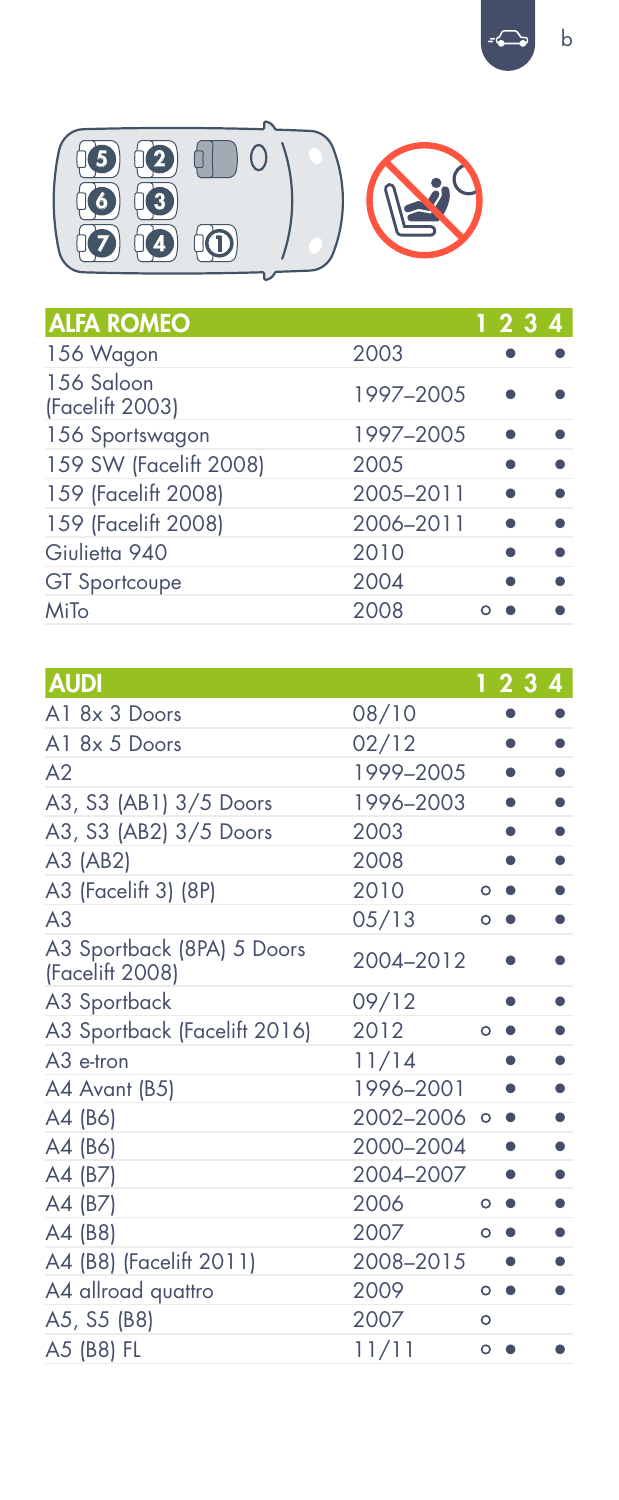| <b>AUDI</b>                           |                  | 1234    |  |
|---------------------------------------|------------------|---------|--|
| A5 (B8)                               | 03/09            |         |  |
| A5 (B8) FL                            | 11/11            | $\circ$ |  |
| A5 Sportback 5 Doors                  | 09/09            | $\circ$ |  |
| A5 Sportback (B8)                     | 11/11            | $\circ$ |  |
| A6                                    | 11/10            |         |  |
| A6, S6, RS6 (C5)                      | $02/98-$<br>2004 |         |  |
| A6, S6, RS6 (C6) ; allroad<br>quattro | 01/04            | O       |  |
| A6 Lim./Avant (C6)                    | 2004-2011        |         |  |
| A6 (C7)                               | 09/11            | $\circ$ |  |
| A6 (C7 4B)                            | 05/12            | $\circ$ |  |
| A7 Sportback                          | 2010             |         |  |
| A7 Sportback 5 Doors                  | 08/11            | $\circ$ |  |
| A7 Sportback (4G)                     | 11/10            |         |  |
| A8 (4H)                               | 02/10            |         |  |
| Q3 (8U)                               | 10/11            | O       |  |
| Q <sub>5</sub>                        | 11/08            | $\circ$ |  |
| QZ                                    | 06/06            |         |  |
| Q7 (4M)                               | 2015             | $\circ$ |  |
| S4 (B5)                               | 1997-2001        |         |  |
| S5 Sportback 5 Doors                  | 09/09            | $\circ$ |  |
| <b>TT-II</b>                          | 2006             | $\circ$ |  |
| <b>TTS</b>                            | 2006             | $\circ$ |  |

| <b>BMW</b>              |           |         | 1234 |
|-------------------------|-----------|---------|------|
| 1 (E81/E87)             | 2005      |         |      |
| 1(E82)                  | 2007      |         |      |
| 1 (F20)                 | 09/11     | O       |      |
| 1(E88)                  | 2008      | Ο       |      |
| 1 (E88) (Facelift)      | 03/11     | $\circ$ |      |
| 1 (F21) 3 ; 5           | 06/12     |         |      |
| 2er Active Tourer (F45) | 03/14     | O       |      |
| 2er Grand Tourer (F46)  | 03/15     | $\circ$ |      |
| 3 (E46)                 | 2000-2006 |         |      |
| 3 (E93)                 | 2007      |         |      |
| 3 (E92)                 | 2005      |         |      |
| 3 (E46)                 | 1998-2007 |         |      |
| 3 (E46)                 | 2001-2004 |         |      |
| 3 (E46)                 | 1999-2005 |         |      |
| 3 (E90)                 | 2005      |         |      |

 $\mathsf{C}$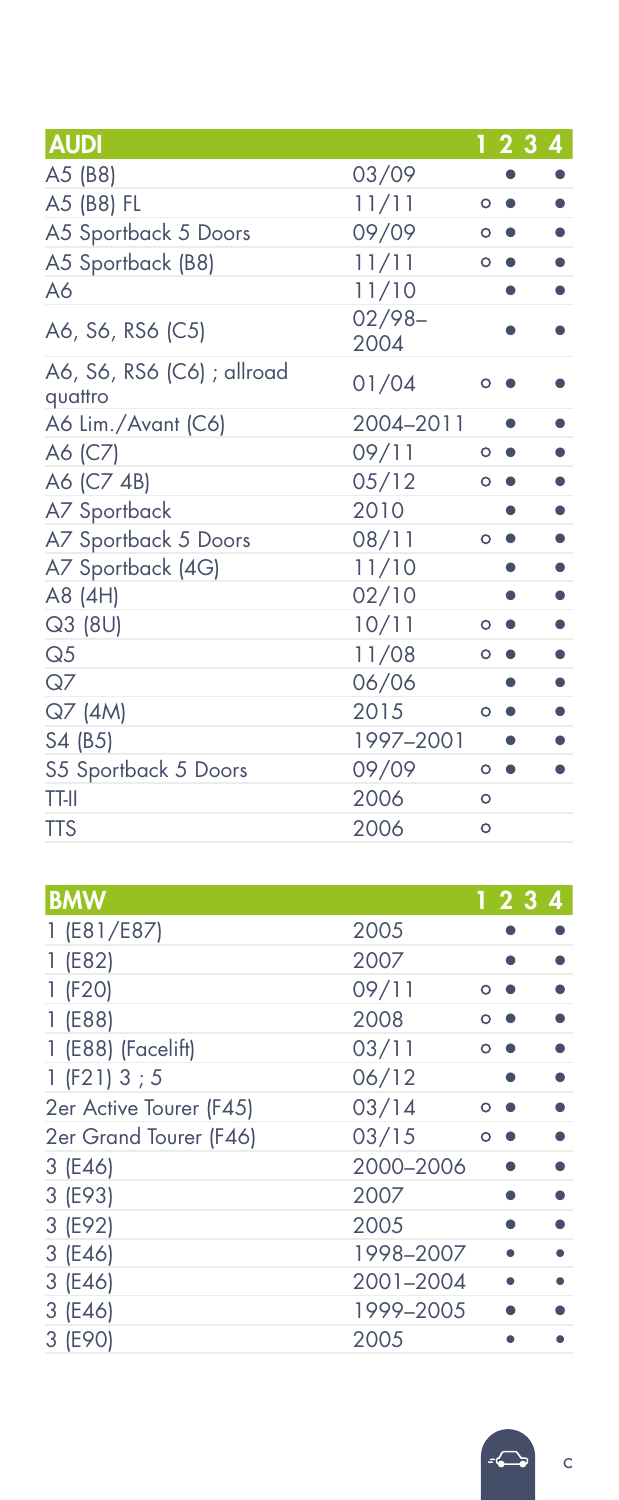| <b>BMW</b>               | 1234                          |   |
|--------------------------|-------------------------------|---|
| 3 (E91)                  | 2005                          |   |
| 3 (E91) (Facelift 2008)  | 2005-2013<br>٠                |   |
| 3 (F30)                  | 02/12                         |   |
| 3 (F31)                  | 09/12<br>٠                    |   |
| 3 GT                     | 03/13                         |   |
| 4 (F36) Grand Coupe      | 2014<br>٠                     | ٠ |
| 5 (E39)                  | 2000-2004<br>٠                | ٠ |
| 5 (E60)                  | 2003<br>٠                     | ٠ |
| 5 (E61)                  | 2003<br>٠                     | ٠ |
| 5 (F10)                  | 2010<br>٠                     |   |
| 5 (F11) Touring          | 2010<br>٠                     | ٠ |
| 5 GT                     | 10/09<br>۰                    | ٠ |
| 6 (E64)                  | 2003<br>٠                     | ٠ |
| 6 (E63)                  | 2003<br>٠                     | ٠ |
| 6 (6C-F12)               | 03/11<br>٠                    |   |
| 6(6C)                    | 11/11<br>٠                    |   |
| 6 (6C_F06)               | 06/12                         |   |
| 7 (E65) (Facelift 2005)  | 2001-2008<br>۰                | ٠ |
| 7 (FO1)                  | 2008<br>٠                     | ٠ |
| 7 (7L) (Facelift)        | 07/12<br>٠                    | ٠ |
| iЗ                       | 2013<br>٠                     | ٠ |
| M5(F10)                  | 11/11<br>٠                    | ٠ |
| Mini (R56)               | 2006                          |   |
| Mini II (Facelift)       | 08/10<br>۰                    | ٠ |
| Mini (R57)               | 2009<br>٠                     | ٠ |
| Mini Cooper              | 03/14<br>$\circ$<br>$\bullet$ | ٠ |
| Mini Countryman 4        | 09/10<br>٠                    |   |
| Mini Countryman 5        | 09/10                         |   |
| Mini Countryman (R60)    | 2010-2017<br>٠                |   |
| Mini Club Man            | 2007<br>٠                     | ٠ |
| X <sub>1</sub>           | 10/09<br>٠                    | ٠ |
| X1 (E84) (Facelift)      | 06/12<br>٠                    | ٠ |
| X3 (F25)                 | 11/10<br>٠                    | ٠ |
| X3 (E83) (Facelift 2006) | 2003-2010<br>٠                |   |
| X5 (E53) (Facelift 2003) | 1999-2006<br>٠                |   |
| X <sub>5</sub>           | 2006<br>٠                     |   |
| X5 (F15)                 | 2013<br>٠                     | ٠ |
| X6                       | 2008<br>۰                     | ٠ |
| X6 (X6_E71)(Facelift)    | 06/12<br>٠                    | ٠ |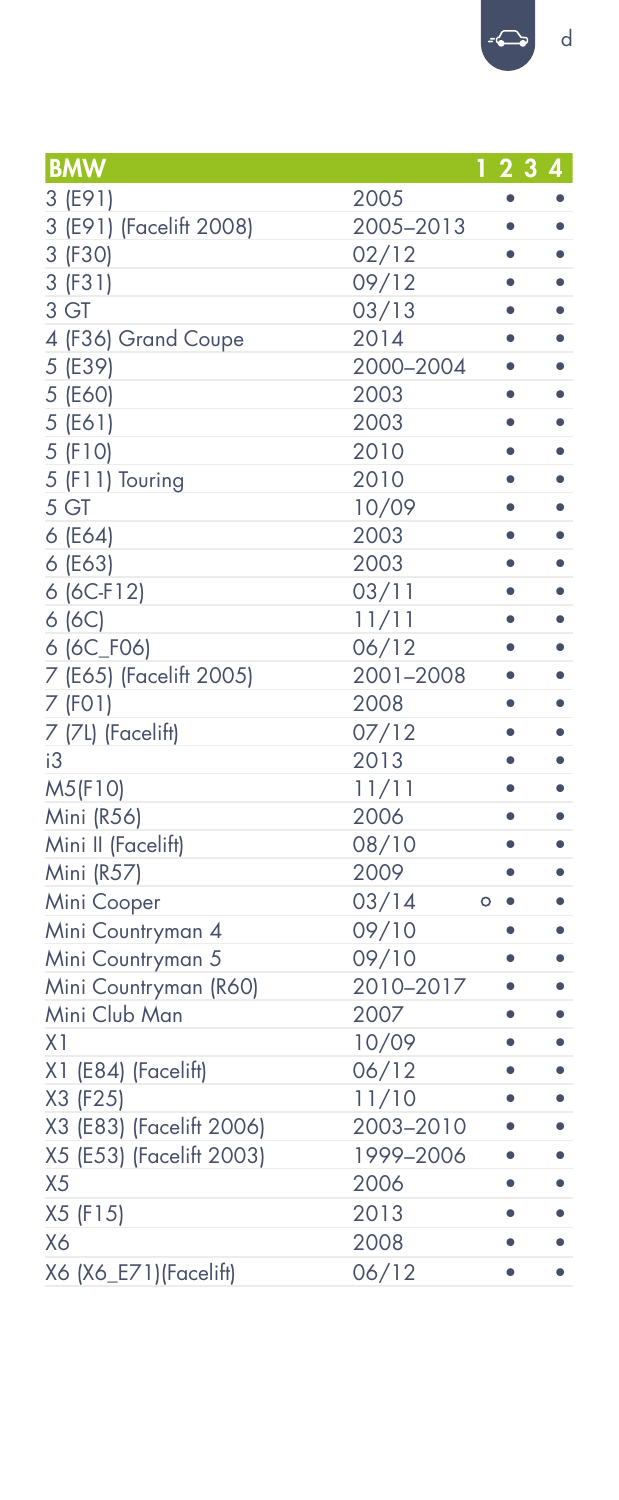| <b>CADILLAC</b> |           | 1234 |  |
|-----------------|-----------|------|--|
| <b>CTS</b>      | 09/07     |      |  |
| <b>BLS</b>      | 2006-2010 |      |  |

| <b>CHEVROLET</b>        |                   | 123 | 4 |
|-------------------------|-------------------|-----|---|
| Aveo                    | 09/11             |     |   |
| Camaro (GMX511)         | 10/11             |     |   |
| Captiva (Facelift 2011) | 06/06             |     |   |
| Cruze                   | 03/09             |     |   |
| Cruze SW (KL1J)         | 09/12             |     |   |
| Epica                   | 05/06             |     |   |
| <b>HHR</b>              | 2008-2009         |     |   |
| Kalos                   | 2002-2005         |     |   |
| Lacetti                 | 02/04             |     |   |
| Malibu                  | 12/11             |     |   |
| Malibu (KL1G)           | 07/12             |     |   |
| Matiz <sup>2)</sup>     | 06/05             |     |   |
| Nubira                  | 2004-2009         |     |   |
| Nubira                  | $2004 -$<br>09/06 |     |   |
| Orlando                 | 01/11             |     |   |
| Spark                   | 03/10             |     |   |
| Tahoe                   | 1999-2006         |     |   |
| Trax                    | 01/13             |     |   |
| Volt (D1JCI)            | 10/11             |     |   |
|                         |                   |     |   |

| <b>CHRYSLER</b>                       |           | 1234567 |  |  |
|---------------------------------------|-----------|---------|--|--|
| 300C                                  | 2008      |         |  |  |
| Dodge Caliber                         | 2006      |         |  |  |
| Dodge Nitro                           | 2006      |         |  |  |
| Dodge Ram (1500) 4<br>(Facelift 2006) | 2002-2008 |         |  |  |
| <b>Grand Voyager</b>                  | 2001-2007 |         |  |  |
| Pacifica (Facelift 2006)              | 2003-2008 |         |  |  |
| PT-Cruiser (Facelift 2006) 2000-2010  |           |         |  |  |
| Sebring                               | 2007      |         |  |  |
| Voyager                               | 2001-2007 |         |  |  |
| Voyager Stow n Go                     | 2005      |         |  |  |

#### CITROEN 1 2 3 4 5 6 7

Berlingo (Facelift 2005) 1996–2009 •

e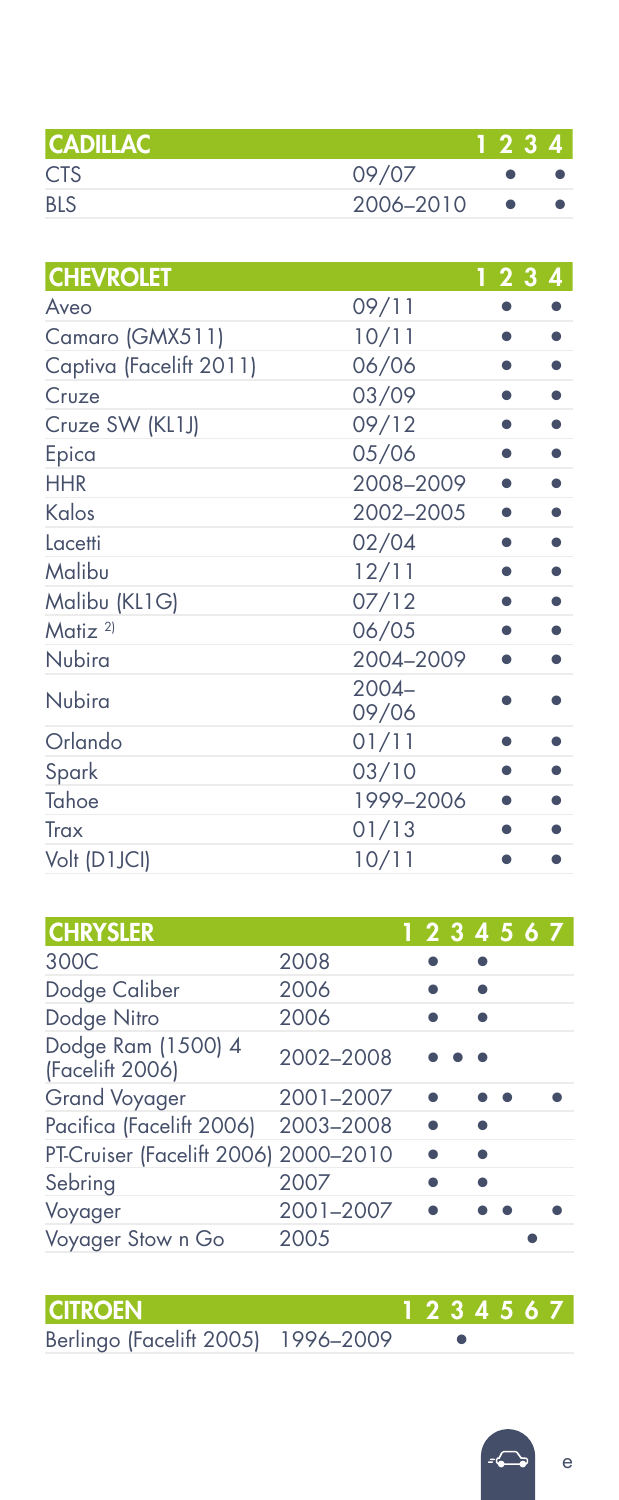| <b>CITROEN</b>             |           |         |   |   | 1234567 |  |  |
|----------------------------|-----------|---------|---|---|---------|--|--|
| Berlingo                   | 2008      | $\circ$ |   |   |         |  |  |
| Berlingo III               | 2018      |         |   | ٠ |         |  |  |
| <b>Berlingo Multispace</b> | 2009      | $\circ$ |   |   |         |  |  |
| C1                         | 2014      |         |   |   |         |  |  |
| C <sub>2</sub>             | 2003      |         |   |   |         |  |  |
| $C3$ (F)                   | 01/10     |         |   |   |         |  |  |
| C4 Picasso                 | 2007      | $\circ$ |   |   |         |  |  |
| C4 Grand Picasso           | 2006      | $\circ$ |   |   |         |  |  |
| C4 (Facelift 2008)         | 2004-2010 |         |   |   | ٠       |  |  |
| $C4$ II                    | 10/10     |         |   |   | ٠       |  |  |
| C4 Aircross                | 06/12     |         | ۰ |   |         |  |  |
| C5 (R) (Facelift)          | 12/10     |         | ۰ |   |         |  |  |
| C8 (Facelift 2008)         | 06/02     |         |   |   |         |  |  |
| C-Crosser                  | 2007      |         | ۰ |   | ٠       |  |  |
| DS4                        | 03/11     |         | ۰ |   | ۰       |  |  |
| DS5                        | 03/12     |         | ۰ |   |         |  |  |
| Evasion (Facelift 1998)    | 1994-2002 |         | ۰ |   |         |  |  |
| Jumpy                      | 2007      |         |   |   |         |  |  |
| Nemo                       | 2007      |         |   |   |         |  |  |
| Saxo 5 (Facelift 1999)     | 1996-2003 |         |   |   |         |  |  |

| <b>DACIA</b>              |       | 1234 |
|---------------------------|-------|------|
| Duster                    | 2010  |      |
| Dokker                    | 2012  |      |
| Lodgy                     | 2005  |      |
| Lodgy (SD)                | 06/12 |      |
| Logan MCV (Facelift 2009) | 2005  |      |
| Logan MCV                 | 2013  |      |
| Sandero                   | 2008  |      |
| Sandero Stepway           | 2009  |      |

Spacetourer 2016 • • • Xara (Facelift 2000) 1997–2006 • •

| <b>DAIHATSU</b> |       | 1234 |
|-----------------|-------|------|
| Cuore           | 09/07 |      |
| Materia         | 03/06 |      |
| Sirion          | 02/05 |      |
| Terios          | 05/05 |      |
| Trevis          | 09/05 |      |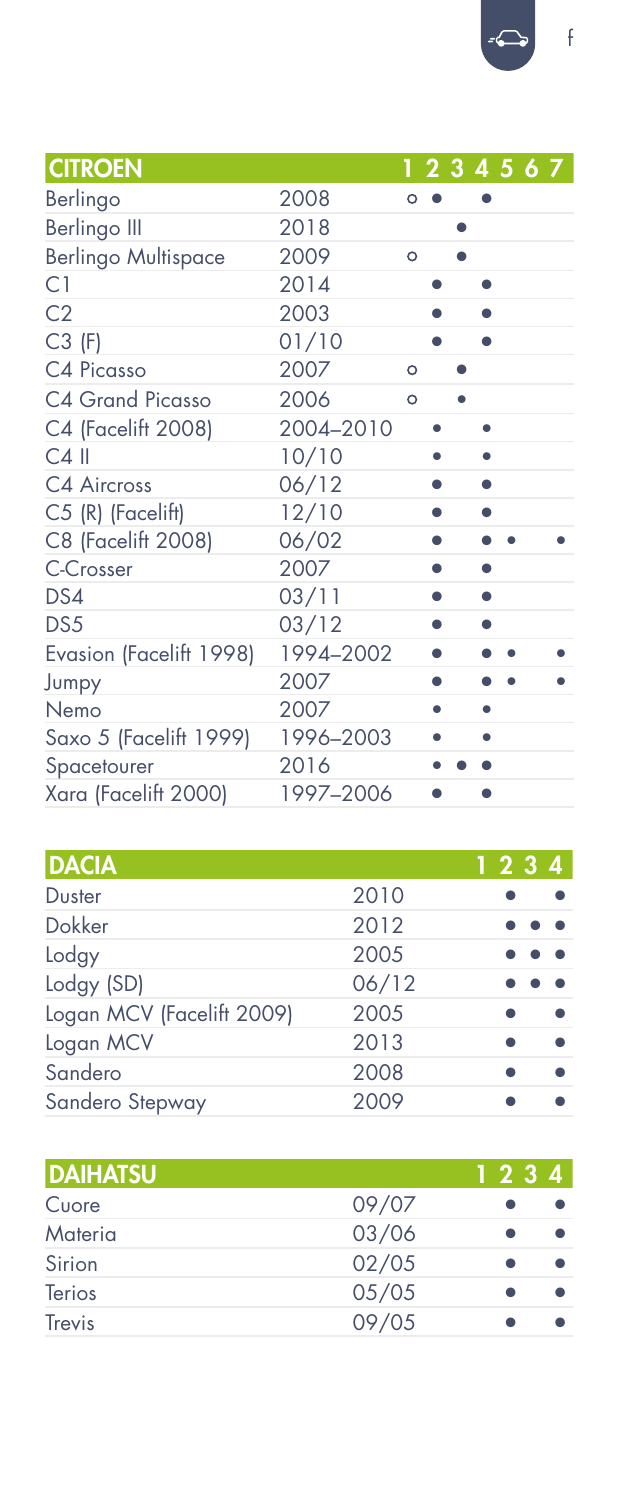| FIAT                             |           | 1234567 |
|----------------------------------|-----------|---------|
| 500C                             | 2009      |         |
| 500L                             | 04/12     |         |
| Bravo (Typ 198)                  | 2007      |         |
| Croma                            | 2008      |         |
| Doblo (Facelift 2005)            | 2001      |         |
| Doblo II                         | 2010      |         |
| Fiorino Qubo                     | 2008      |         |
| Grande Punto 5                   | 2006-2009 |         |
| Grande Punto EVO                 | 10/09     | ٠       |
| Grande Punto (Typ 199)           | 09/05     |         |
| Grande Punto (Typ 199)           | 2005-2009 |         |
| Idea                             | 2003-2007 | ٠       |
| Linea                            | 2007      | ٠       |
| Multipla                         | 2004-2007 |         |
| Panda (Typ 169)                  | 2003-2012 |         |
| Punto 188 3+5 (Facelift<br>2003) | 1999-2007 |         |
| Punto 199                        | 2005-2009 |         |
| Punto 199 3 (Facelift<br>2012)   | 02/12     |         |
| Scudo II                         | 2007      |         |
| Sedici (Facelift 2009)           | 2006      |         |
| Stilo                            | 2001-2007 |         |

| <b>FORD</b>                        |             |  | 1234567 |
|------------------------------------|-------------|--|---------|
| B-Max                              | 09/12       |  |         |
| $C$ -Max                           | 11/12       |  |         |
| EcoSport                           | 12/13       |  |         |
| Fiesta ( $MK7$ ) $3+5$             | 10/08       |  |         |
| Focus                              | 1998-2004   |  |         |
| Focus                              | 11/04       |  |         |
| Focus (Facelift 2008)              | 2005-2008 0 |  |         |
| Focus                              | 2011        |  |         |
| Galaxy (Facelift 2010)             | 2006        |  |         |
| Galaxy                             | 2011        |  |         |
| Grand C-Max                        | 11/12       |  |         |
| КA                                 | 02/09       |  |         |
| Kuga                               | 03/13       |  |         |
| <b>Maverick</b>                    | 2000-2007   |  |         |
| Mondeo Turnier (BA7)<br>(Facelift) | 11/10       |  |         |
| Mondeo (Facelift 2010)             | 2007-2010   |  |         |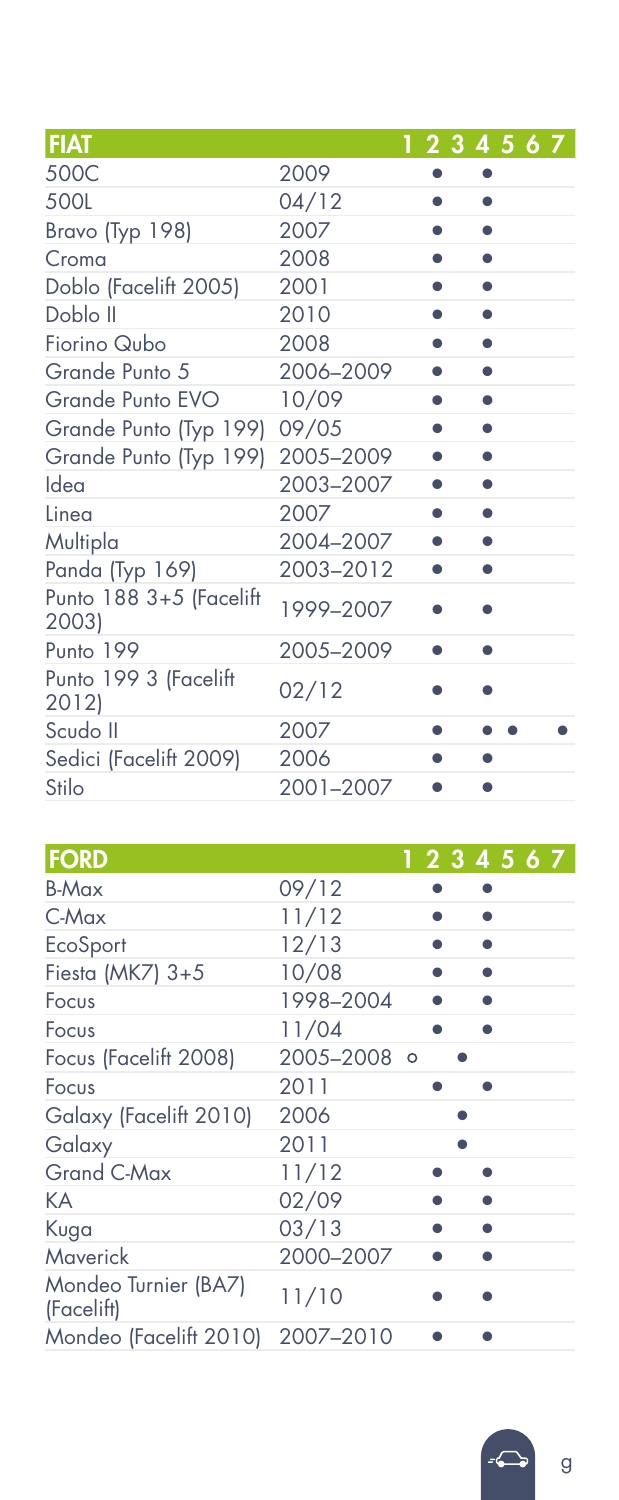| <b>FORD</b>                             |       |  | 1234567 |
|-----------------------------------------|-------|--|---------|
| Mondeo (BA7) (Facelift)                 | 12/10 |  |         |
| Ranger                                  | 06/11 |  |         |
| S-Max (Facelift 2010)                   | 2006  |  |         |
| Tourneo Connect (Facelift 2003<br>2009) |       |  |         |
| <b>Tourneo Connect</b>                  | 2013  |  |         |
| <b>Tourneo Courier</b>                  | 2014  |  |         |
| <b>Tourneo Custom</b>                   | 2012  |  |         |
| <b>Transit Connect</b>                  | 2006  |  |         |
| <b>Transit Kombi</b>                    | 11/11 |  |         |
| <b>Transit Custom</b>                   | 08/12 |  |         |

| <b>HONDA</b>         |           | 1234 |
|----------------------|-----------|------|
| Accord               | 2008      |      |
| Accord 4+5           | 2009      |      |
| Accord               | 06/11     |      |
| City 4               | 2009      | ●    |
| Civic Typ R EP3      | 2001-2006 |      |
| Civic $4+5$          | 2006      | ●    |
| Civic 4D             | 11/11     |      |
| Civic 5D             | 01/12     |      |
| CR-V                 | 01/02     |      |
| CR-V                 | 2006      |      |
| CR-V                 | 10/12     |      |
| CR-V (Facelift)      | 2015-2017 |      |
| $CR-Z$               | 06/10     |      |
| FR-V 6               | 2005      |      |
| Insight              | 04/09     |      |
| Jazz (Facelift 2005) | 2001-2008 |      |
| Jazz 5               | 11/08     |      |
| Jazz (AA)            | 04/11     |      |

| <b>HYUNDAI</b>           |           | 1234 |
|--------------------------|-----------|------|
| Getz                     | 2002-2005 |      |
| Getz                     | 2005-2008 |      |
| H1                       | 2008      |      |
| i10                      | 2008      |      |
| i20                      | 2009      |      |
| i20 (PBT) 3+5 (Facelift) | 06/12     |      |
| i30                      | 2007      |      |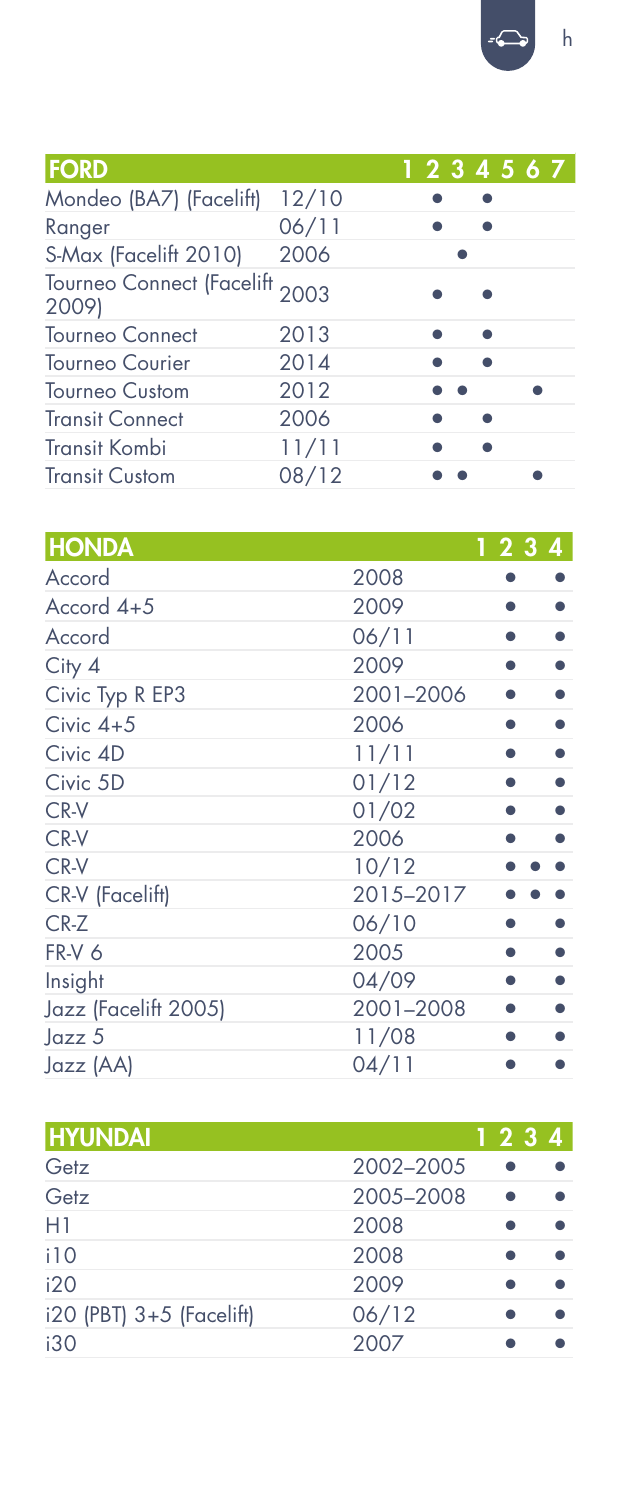| 123<br>$\overline{4}$ |
|-----------------------|
| 07/10                 |
| 03/12                 |
| 2007-2010             |
| 06/12                 |
| 10/11                 |
| 2012                  |
| 2011                  |
| 11/10                 |
| 2010                  |
| 2009                  |
| 2008                  |
| 04/06                 |
| 01/10                 |
| 03/12                 |
| 09/12                 |
| 2008                  |
| 09/04                 |
| 06/11                 |
|                       |

| <b>INFINITI</b> |       | 1234 |  |
|-----------------|-------|------|--|
| M35h (Y51H)     | 09/11 |      |  |

| <b>ISUZU</b>     |      | 1234 |  |
|------------------|------|------|--|
| D-MAX Double Cap | 2007 |      |  |

| <b>JAGUAR</b> |      | 1234 |  |
|---------------|------|------|--|
| F-Pace (761)  | 2016 |      |  |
| i-Pace        | 2018 |      |  |
| XF (X260)     | 2015 |      |  |

| ijeep                                    |           | 1234 |  |
|------------------------------------------|-----------|------|--|
| Jeep Commander                           | 2006      |      |  |
| Jeep Cherokee (Liberty)                  | 2002-2012 |      |  |
| Jeep Grand Cherokee (WK)                 | 12/10     |      |  |
| Jeep Wrangler Unlimited (Facelift) 11/11 |           |      |  |

| <b>KIA</b> |      | 1234567 |  |
|------------|------|---------|--|
| Carens     | 2006 |         |  |

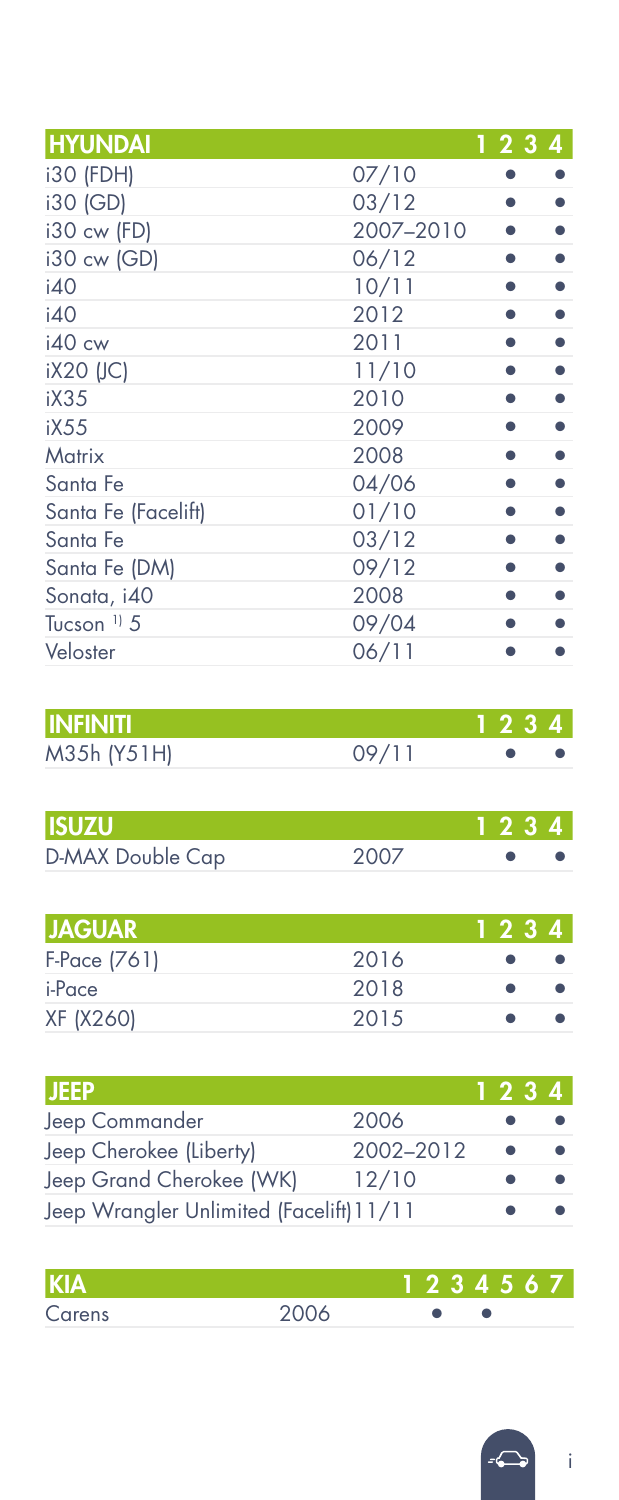| KIA                           |           | 1234567 |
|-------------------------------|-----------|---------|
| Carnival                      | 2006      |         |
| Ceed                          | 12/06     |         |
| Ceed                          | 2007      |         |
| Ceed                          | 03/12     | ٠       |
| Ceed (JD)                     | 06/12     |         |
| Ceed sw (JD)                  | 09/12     |         |
| Pro Ceed                      | 01/11     |         |
| Opirus (Facelift 2006)        | 2003      |         |
| Picanto (Facelift 2007)       | 2004-2011 |         |
| Picanto                       | 2011      |         |
| Rio                           | 05/05     |         |
| Rio UB                        | 2012      | ٠       |
| Soul                          | 02/09     | ۰       |
| Soul (Facelift)               | 10/11     |         |
| Sorento (Facelift 2006)       | 2002-2009 |         |
| Sorento                       | 10/09     |         |
| Sorento (XM) (Facelift)       | 10/12     | ●       |
| Sportage (Facelift<br>07/2008 | 2004-2010 |         |
| Sportage                      | 2015      |         |
| Sportage SL                   | 2010      |         |
| Venga                         | 11/09     |         |

| <b>LANCIA</b>           |       | 1234 |
|-------------------------|-------|------|
| Delta <sup>2)</sup>     | 2008  |      |
| Flavia (JS)             | 06/12 |      |
| Musa (Facelift 2007)    | 2004  |      |
| Phedra (Facelift 2009)  | 2002  |      |
| Thema                   | 11/11 |      |
| Ypsilon (Facelift 2007) | 2003  |      |
| Ypsilon (402)           | 06/11 |      |

| <b>LANDROVER</b>                   |       | 1234567           |   |  |  |
|------------------------------------|-------|-------------------|---|--|--|
| Discovery 4 (Facelift 10/11) 2009  |       |                   |   |  |  |
| Discovery 5                        | 2016  | $\circ$ $\bullet$ |   |  |  |
| <b>Discovery Sport</b>             | 2015  |                   |   |  |  |
| Freelander 2 (Facelift 03/11) 2006 |       |                   | ٠ |  |  |
| Range Rover                        | 09/12 |                   |   |  |  |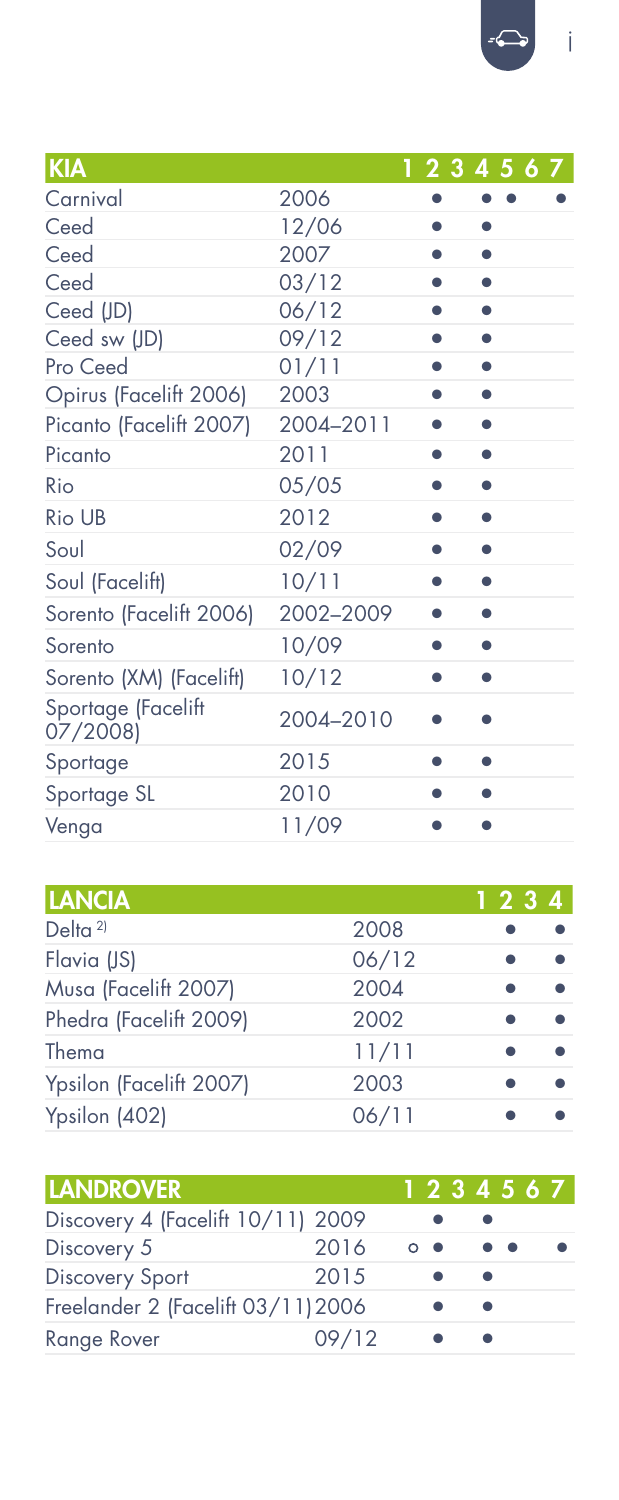| <b>LANDROVER</b>                    |       | 1234567 |
|-------------------------------------|-------|---------|
| Range Rover Evoque 5 3+5 2011       |       |         |
| Range Rover Evoque                  | 2019  | ٠       |
| Range Rover Sport (Facelift<br>2010 | 200.5 | ٠       |
| Range Rover Velar                   | 2017  |         |

| <b>LEXUS</b>        |       | 1234 |  |
|---------------------|-------|------|--|
| CT 200h (A10(A))    | 03/11 |      |  |
| GS 450h (HL10(A))   | 06/12 |      |  |
| IS (XE2) (Facelift) | 11/10 |      |  |
| <b>RX 400h</b>      | 2006  |      |  |
| RX 450h             | 2009  |      |  |

| <b>MASERATI</b>     |      | 1234 |
|---------------------|------|------|
| Quattroporte        | 2008 |      |
| <b>Gran Turismo</b> | 2008 |      |

| <b>MAZDA</b>                 |                   | 2 3 4   |
|------------------------------|-------------------|---------|
| 2 DE                         | 2007              |         |
| 2 DY                         | 2003-2007         |         |
| 2 (Facelift)                 | 10/10             |         |
| 3                            | 2003              |         |
| 3 (Facelift)                 | 11/10             |         |
| 3                            | 2013              |         |
| 3 BL                         | 04/09             |         |
| 323                          | 01/01             |         |
| 5 (Facelift 2008)            | 2005              |         |
| 5 CW                         | 09/10             |         |
| 6 (Facelift 2005)            | $05/02 -$<br>2008 |         |
| 6                            | 2008              |         |
| 6 (Facelift)                 | 2009              |         |
| 6 (Facelift 2005)            | 2010              |         |
| 6 (Facelift 2010)            | 2008-2012         |         |
| 6                            | 2012              |         |
| CX <sub>5</sub>              | 12/11             |         |
| CX7                          | 2007              |         |
| CX7 (Facelift)               | 2009              |         |
| MX5 2 Typ NB                 | 1998-2005 0       |         |
| MX5 2 Typ NC (Facelift 2012) | 2005              | $\circ$ |



k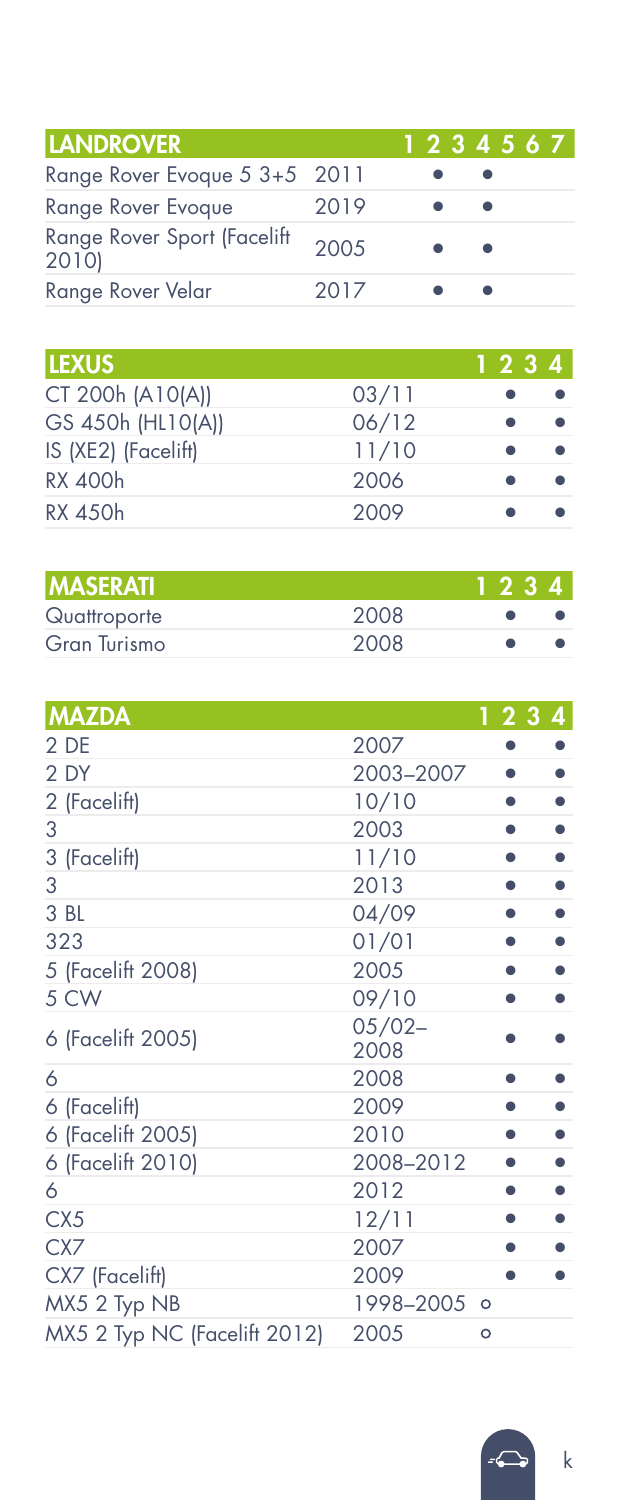$\boxed{\bigoplus}$ 

| <b>MAZDA</b>       |             |         | 1234 |  |
|--------------------|-------------|---------|------|--|
| Premacy            | 1999-2005   |         |      |  |
| RX <sub>8</sub>    | 2003        |         |      |  |
| RX8 (Facelift)     | 2008        |         |      |  |
| MX5 2 Seats Typ NB | 1998-2005 0 |         |      |  |
| MX5                | 06/15       | $\circ$ |      |  |
| Premacy            | 1999-2005   |         |      |  |
| RX <sub>8</sub>    | 2003        |         |      |  |
| RX8 (Facelift)     | 2008        |         |      |  |

| <b>MERCEDES</b>             |                   | 1234567        |  |
|-----------------------------|-------------------|----------------|--|
| A (W168)                    | 03/01             |                |  |
| A (W169) (Facelift<br>2008) | 05/05             |                |  |
| A (176)                     | 09/12             | ۰              |  |
| B (Facelift 2008)           | 06/05             | ۰              |  |
| B (W246)                    | 11/11             | ۰              |  |
| C (W203)                    | 05/00             |                |  |
| $C$ (S203)                  | $05/01 -$<br>2007 | $\bullet$      |  |
| C (W 204)                   | 2007              | ۰<br>$\bullet$ |  |
| C (S 204)                   | 2007              | ۰              |  |
| C (T 204)                   | 03/11             |                |  |
| C (C204)                    | 06/11             | ۰<br>۰         |  |
| C (W 204)                   | 03/11             | ۰              |  |
| Citan                       | 09/12             | ۰              |  |
| CL (Facelift)               | 07/10             | ۰              |  |
| CLA (C 117)                 | 01/13             | ۰<br>۰         |  |
| <b>CLC 180</b>              | 2008              | ۰<br>۰         |  |
| CLK (Facelift 2004)         | 2002-2010         | $\bullet$      |  |
| CLS (Facelift 2008)         | 10/04             | ۰<br>۰         |  |
| CLS (C218)                  | 01/11             | ۰<br>۰         |  |
| E                           | 03/02             | ۰              |  |
| E (W 211)                   | 2006              | ۰              |  |
| E(S 211)                    | 2006              | ۰              |  |
| E (W212 ; S212)             | 2009              | ۰<br>$\bullet$ |  |
| E (W213)                    | 02/16             | ۰<br>۰         |  |
| E (C207)                    | 2009              | $\bullet$<br>۰ |  |
| E (A207)                    | 2010              | ۰<br>۰         |  |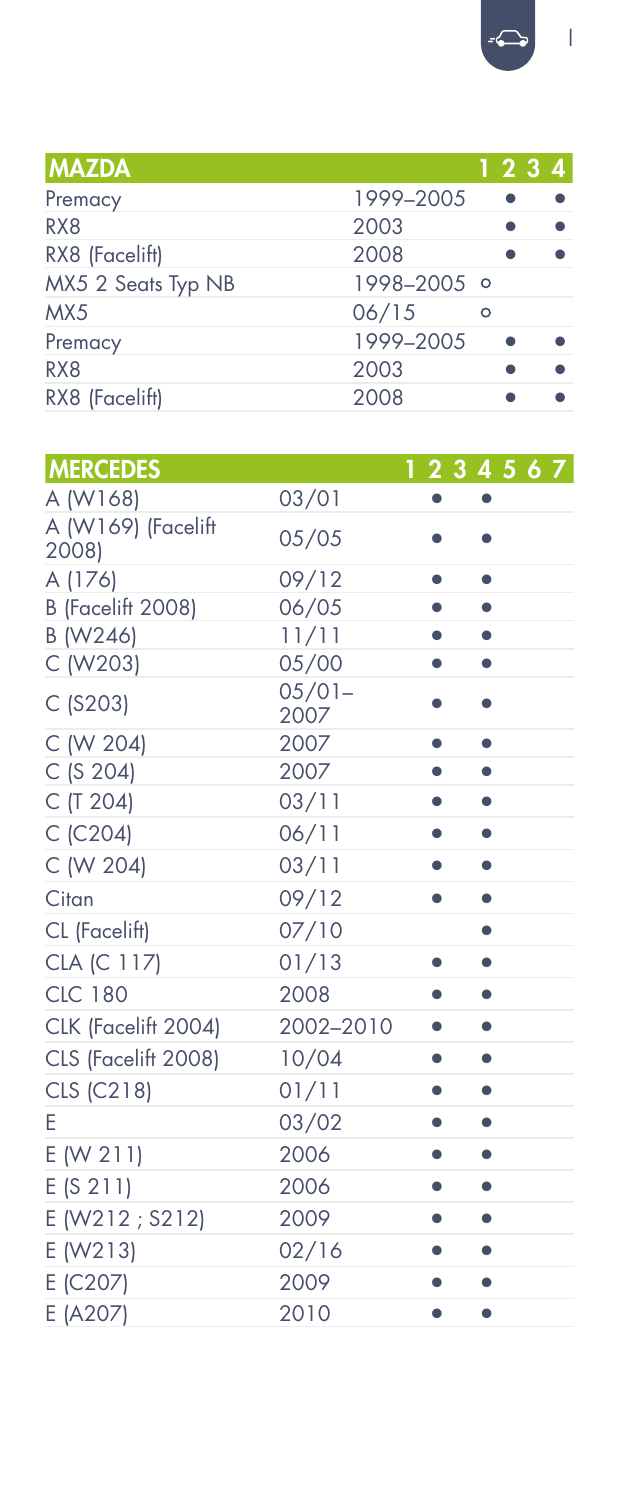| <b>MERCEDES</b>                    |           |  | 1234567 |  |  |
|------------------------------------|-----------|--|---------|--|--|
| G (W463) (Facelift<br>2008)        | 1990      |  |         |  |  |
| GLE Coupe (C292)                   | 08/15     |  |         |  |  |
| <b>GLK</b>                         | 2008      |  |         |  |  |
| GLK (X204) (Facelift)              | 06/12     |  |         |  |  |
| M-Klasse (W163)<br>(Facelift 2002) | 1997-2005 |  |         |  |  |
| M-Klasse (W164)<br>(Facelift 2008) | 2005      |  |         |  |  |
| M (W166)                           | 11/11     |  |         |  |  |
| R (W251/V251)                      | 12/05     |  |         |  |  |
| R (W251)                           | 09/10     |  |         |  |  |
| S (W211) (Facelift 2009) 2005      |           |  |         |  |  |
| V (W447)                           | 03/14     |  |         |  |  |
| Vaneo (W414)                       | 2001-2005 |  |         |  |  |
| Viano 6                            | 09/03     |  |         |  |  |
| Viano (Facelift 2010)              | 09/03     |  |         |  |  |
| Viano (W639) (Facelift)            | 10/10     |  |         |  |  |
| Vito (V639) (Facelift)             | 10/10     |  |         |  |  |
| Sprinter                           | 07/13     |  |         |  |  |

| IMG.   |      |  |
|--------|------|--|
| ↷<br>P | 2013 |  |

| <b>MITSUBISHI</b>            |           | 1234 |
|------------------------------|-----------|------|
| <b>ASX</b>                   | 2010      |      |
| ASX (Facelift 2012)          | 2010      |      |
| Colt (Z30) 3+5               | 2004-2008 |      |
| Colt (Z30) 5 (Facelift 2008) | 2008      |      |
| Grandis                      | 2004-2011 |      |
| Lancer                       | 2007      |      |
| Lancer FL                    | 11/11     |      |
| Outlander                    | 2006      |      |
| Outlander                    | 2012      |      |
| Pajero V80                   | 02/07     |      |
| Space Star                   | 2012      |      |
|                              |           |      |

| <b>NISSAN</b> |      | 1234 |  |
|---------------|------|------|--|
| Cube Z12      | 2008 |      |  |

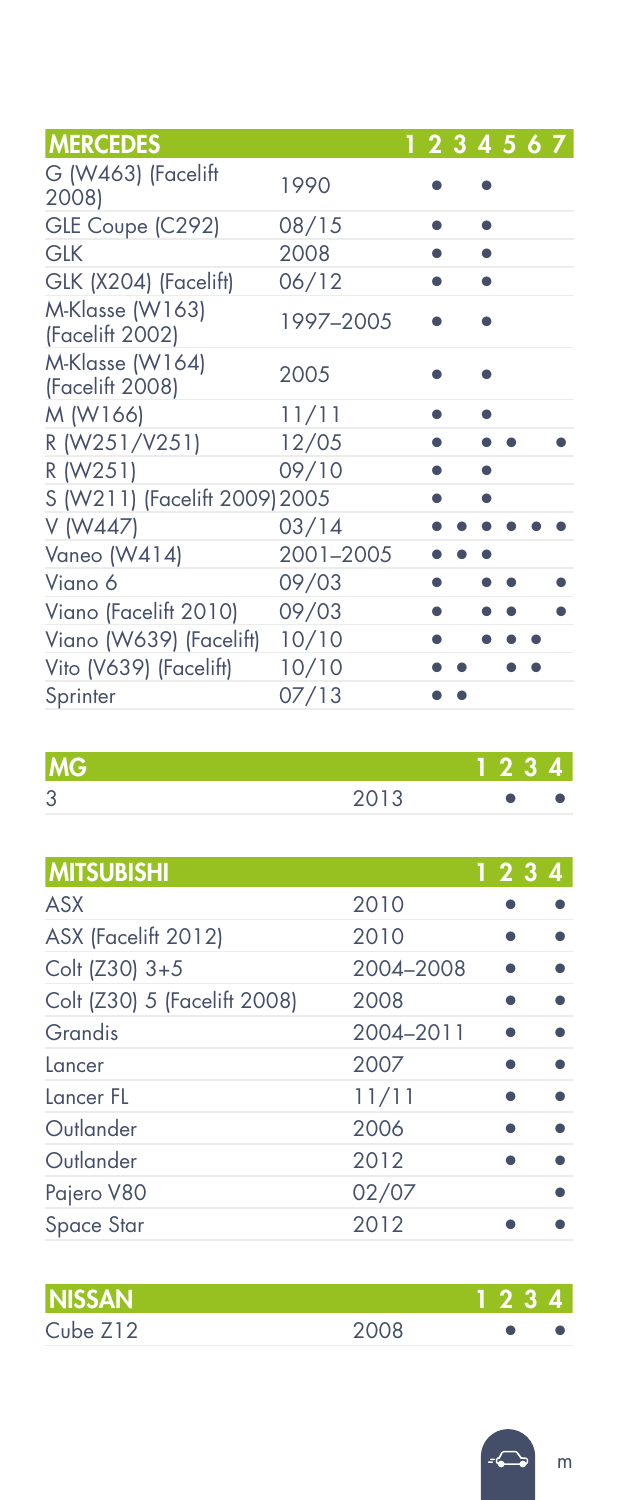| <b>NISSAN</b>                                     |           | 4<br>23                |
|---------------------------------------------------|-----------|------------------------|
| Evalia                                            | 2010      | ۰                      |
| Infinity Q30                                      | 12/15     | ۰                      |
| Infinity QX30                                     | 12/15     | $\bullet$              |
| Juke (F15)                                        | 2010      | ٠                      |
| Leaf (ZEO)                                        | 04/12     | $\bullet$<br>$\bullet$ |
| Navara Double Cab                                 | 2005      | ٠                      |
| Navara NP300 Double Cab<br>(Facelift 2007 / 2010) | 11/15     |                        |
| <b>NV200</b>                                      | 07/09     | ۰                      |
| <b>NV300</b>                                      | 2016      |                        |
| Maxima (A33)                                      | 2000-2004 | ٠                      |
| Micra (K11)                                       | 1993-2003 |                        |
| Micra (K12)                                       | 2003      | $\bullet$<br>$\bullet$ |
| Micra CC                                          | 2005      | $\circ$                |
| Micra (K13)                                       | 11/10     | ۰                      |
| Micra                                             | 2017      | ٠<br>٠                 |
| Murano (Facelift 2008)                            | 2003      | ٠<br>$\bullet$         |
| Note                                              | 2004      | ٠<br>$\bullet$         |
| Note II                                           | 2012      | ●                      |
| <b>NV300</b>                                      | 2016      | ۰<br>$\bullet$         |
| Pathfinder (R51)                                  | 2007      |                        |
| Pixo                                              | 2009      | $\bullet$<br>$\bullet$ |
| Primera (P11)                                     | 1996-2002 | ۰                      |
| Pulsar                                            | 2014      | ۰<br>٠                 |
| Qashqai                                           | 10/08     | $\bullet$<br>$\bullet$ |
| Qashqai (Facelift)                                | 02/14     | ۰<br>$\bullet$         |
| Qashqai+2 (Facelift 03/10)                        | 10/08     | ۰<br>$\bullet$         |
| Tiida                                             | 2004      | ●                      |
| X-Trail (Facelift 2017)                           | 2014      | ٠<br>$\bullet$         |

| <b>OPEL / VAUXHALL</b> |           | 1234 |
|------------------------|-----------|------|
| Agila B                | 2008      |      |
| Ampera                 | 10/11     |      |
| Antara                 | 11/06     |      |
| Astra                  | 2004      |      |
| Astra H                | 2004-2010 |      |
| Astra GTC              | 09/11     |      |
| Astra J                | 12/09     |      |
| Astra J sedan (P-J)    | 09/12     |      |
| Astra J Sport Tourer   | 2010      |      |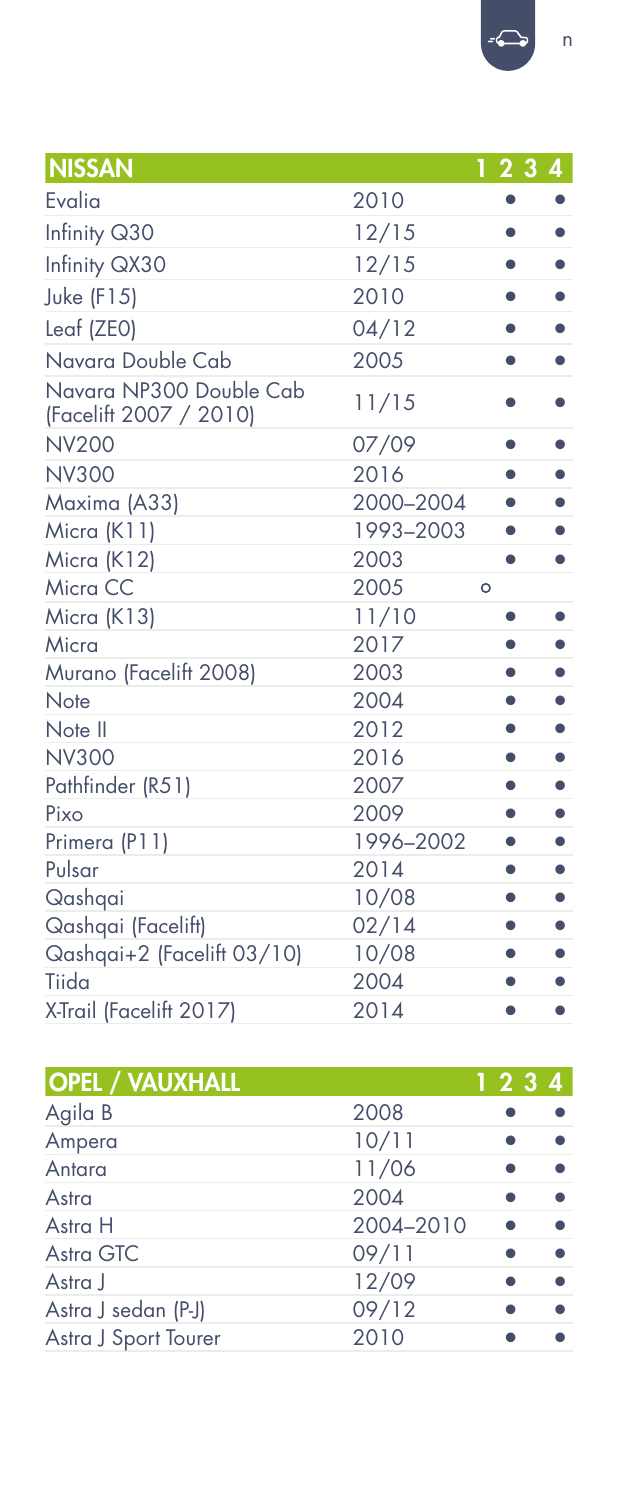| <b>OPEL / VAUXHALL</b>       |           | 1234 |
|------------------------------|-----------|------|
| Astra J Sport Tourer (PJ/SW) | 10/10     |      |
| Astra K hatchback            | 2015      |      |
| Astra Twin Top               | 2004-2010 |      |
| Combo C (Facelift 2003)      | 2001-2010 |      |
| Corsa C                      | 2000-2006 | ٠    |
| Corsa C (Facelift 2003)      | 2000-2006 |      |
| Corsa D (OPC)                | 2006      |      |
| Corsa D FL (S-D)             | 01/11     |      |
| Corsa E (OPC)                | 2014      |      |
| Insignia                     | 2008      |      |
| Insignia                     | 2009      |      |
| Insignia                     | 08/11     |      |
| Karl                         | 2015      |      |
| Meriva (Facelift 2006)       | 2003      |      |
| Meriva B                     | 2010      |      |
| Mokka                        | 06/12     |      |
| Signum (Facelift 2005)       | 2003-2008 |      |
| Vectra (Facelift 2005)       | 2002-2008 |      |
| Vivaro (Facelift 2006)       | 2001      |      |
| Zafira B (Facelift 2008)     | 05/05     |      |
| Zafira C                     | 09/11     |      |
| Zafira C Tourer              | 01/12     |      |

| <b>PEUGEOT</b>                       |             |         |  | 1234567 |  |  |
|--------------------------------------|-------------|---------|--|---------|--|--|
| 107                                  | 2005        |         |  |         |  |  |
| 206                                  | 12/98       |         |  |         |  |  |
| 206 CC                               | 2000-2007 0 |         |  |         |  |  |
| 206 CC (Facelift)                    | 2000-2007 0 |         |  |         |  |  |
| 206 SW (Facelift 2003) 2002-2006 ○ ● |             |         |  |         |  |  |
| $2073+5$                             | 2006        |         |  |         |  |  |
| 207 CC                               | 04/07       | $\circ$ |  |         |  |  |
| 207 SW                               | 2006        |         |  | ۰       |  |  |
| 208 C 3+5                            | 04/12       |         |  |         |  |  |
| 307 (Facelift 2005)                  | 2001-2009   |         |  |         |  |  |
| 307 SW                               | 2002-2008   |         |  |         |  |  |
| 308                                  | 2007        | $\circ$ |  |         |  |  |
| 308                                  | 2013        |         |  |         |  |  |
| 308 CC                               | 2009        |         |  |         |  |  |
| 308 CC FL                            | 11/11       |         |  |         |  |  |
| 308 SW                               | 2007        | $\circ$ |  |         |  |  |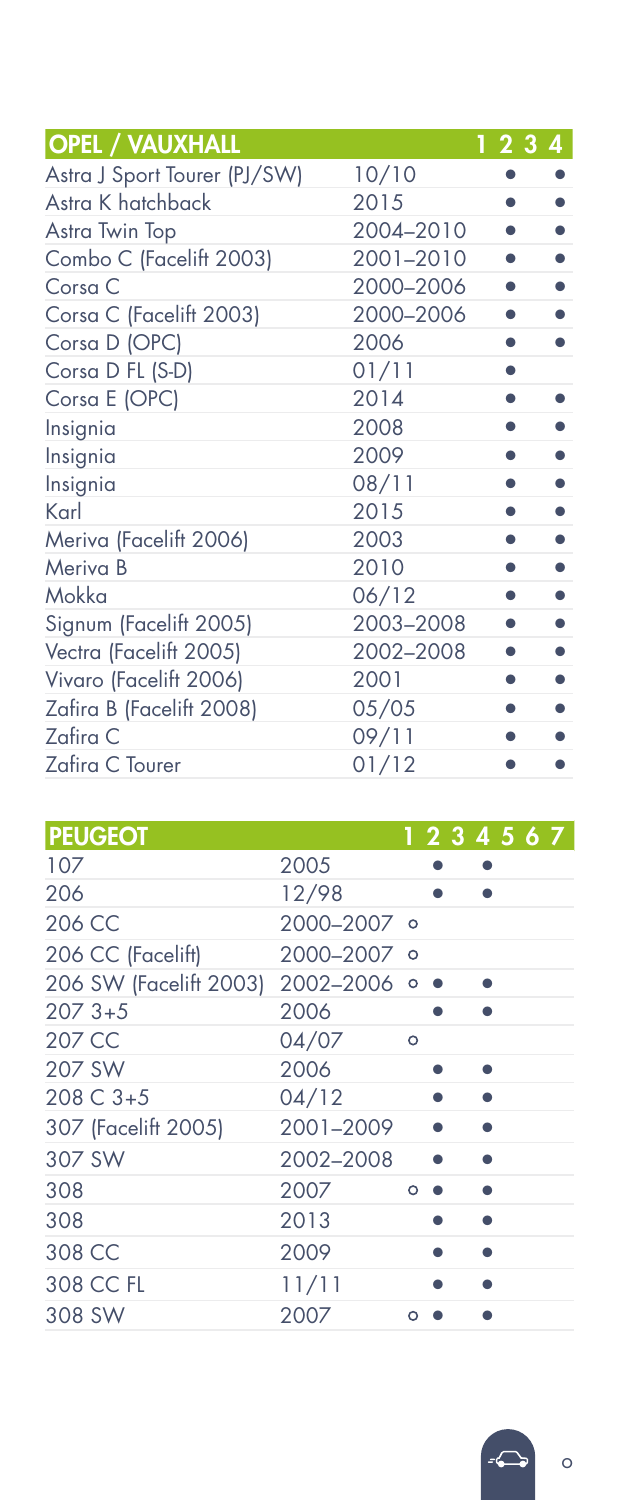| <b>PEUGEOT</b>      |           |         |  |  | 1234567 |
|---------------------|-----------|---------|--|--|---------|
| 308 SW (Facelift)   | 05/11     |         |  |  |         |
| 508 (8)             | 03/11     |         |  |  |         |
| 508 SW (8)          | 03/11     |         |  |  |         |
| 508 RXH SW (8)      | 02/12     |         |  |  |         |
| 807 (Facelift 2008) | 2002-2010 |         |  |  |         |
| 10074               | 01/05     |         |  |  |         |
| 2008                | 2013      |         |  |  |         |
| 3008 (Allure)       | 2016      | $\circ$ |  |  |         |
| 4007                | 2007      |         |  |  |         |
| 4008 (B)            | 06/12     |         |  |  |         |
| 5008                | 09/09     |         |  |  |         |
| Expert              | 2007      |         |  |  |         |
| Partner             | 1996      |         |  |  |         |
| Partner Tepee       | 2008      | $\circ$ |  |  |         |

| <b>PONTIAC</b>                |           | 1234 |  |
|-------------------------------|-----------|------|--|
| Grand AM Saloon<br>$3+5$ Door | 1998-2004 |      |  |

| <b>PORSCHE</b>          |       | 1234       |  |
|-------------------------|-------|------------|--|
| Cayenne (Facelift 2007) | 2003  | - -        |  |
| Cayenne (Facelift 2014) | 2010  |            |  |
| Macan                   | 04/14 | $^{\circ}$ |  |
| Panamera                | 2009  |            |  |

| <b>RENAULT</b>           |                   |         |  |  | 1234567 |
|--------------------------|-------------------|---------|--|--|---------|
| Captur                   | 04/13             | $\circ$ |  |  |         |
| Clio                     | 1998-2003         |         |  |  |         |
| Clio                     | $2005 - 2014$ o • |         |  |  |         |
| $Clio$ III $3+5$         | 2007              |         |  |  |         |
| Clio II                  | $09/98-$<br>2006  | Ω       |  |  |         |
| Clio II                  | 1998-2005         |         |  |  |         |
| Clio III (Facelift 2009) | 06/05             |         |  |  |         |
| Clio IV                  | 08/12             | $\circ$ |  |  |         |
| Clio Grandtour III       | 2008-2009         |         |  |  |         |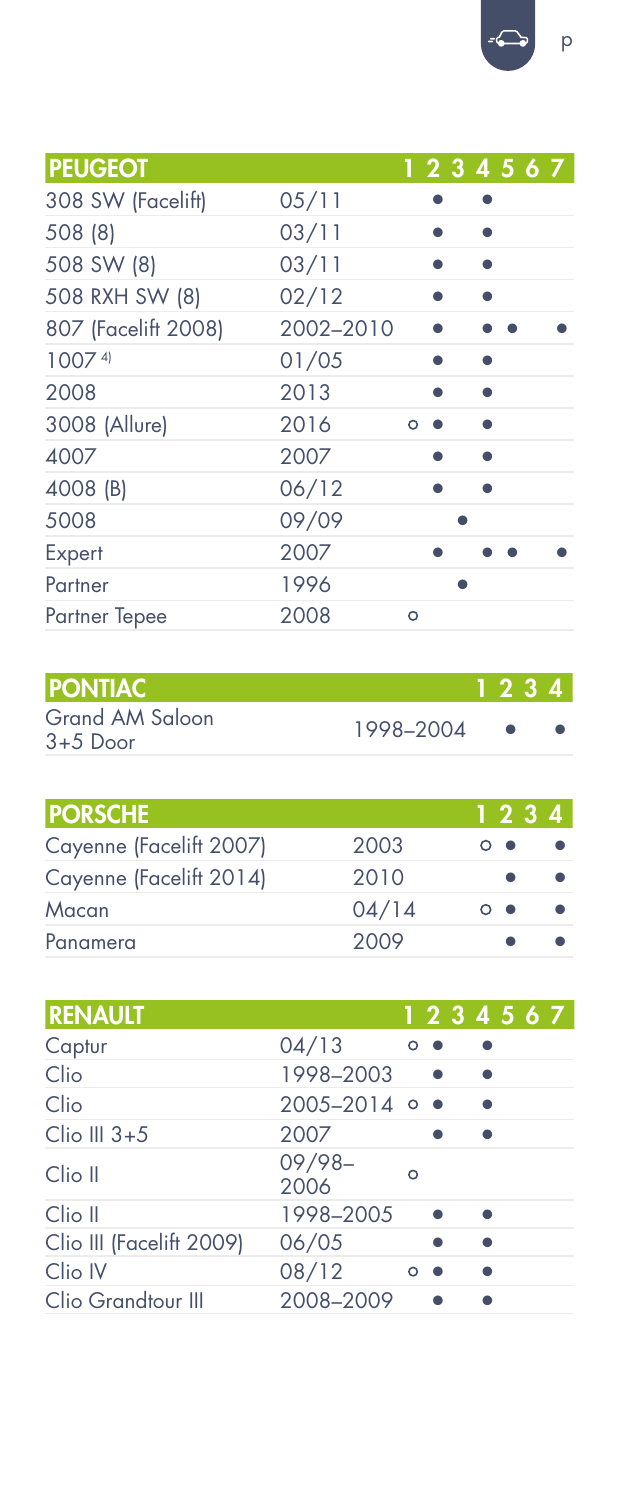| <b>RENAULT</b>                                       |                   |         |           | 234567 |           |  |  |
|------------------------------------------------------|-------------------|---------|-----------|--------|-----------|--|--|
| Clio Grandtour                                       | 2009              |         |           |        |           |  |  |
| <b>Espace IV Grande</b><br>Espace IV (Facelift 2006) | 2002-2010         |         |           |        |           |  |  |
| Espace (K)                                           | 12/10             |         |           |        |           |  |  |
| Fluence (Z)                                          | 08/10             |         |           |        |           |  |  |
| Fluence (ZE)                                         | 2011              |         | $\bullet$ |        | $\bullet$ |  |  |
| <b>Grand Modus</b>                                   | 2008              |         | $\bullet$ |        | $\bullet$ |  |  |
| <b>Grand Scenic III</b>                              | 2009              |         |           |        |           |  |  |
| Kangoo II                                            | 2008              | Ō       |           |        | ٠         |  |  |
| Kangoo be bop                                        | 2009              |         | $\bullet$ |        | $\bullet$ |  |  |
| Kangoo (Facelift 2013)                               | 2008-2013         |         | $\bullet$ |        | $\bullet$ |  |  |
| Laguna GandTour III (T)<br>(Facelift)                | 11/10             |         |           |        |           |  |  |
| Megane   GrandTour                                   | 1999-2003         |         | $\bullet$ |        | $\bullet$ |  |  |
| Megane CC (Z)                                        | 06/10             |         | ٠         |        | $\bullet$ |  |  |
| Megane II 3+5                                        | 09/02             | $\circ$ | $\bullet$ |        | $\bullet$ |  |  |
| Megane III 3+5                                       | 2008              |         | $\bullet$ |        | $\bullet$ |  |  |
| Megane III Grandtour                                 | 06/09             |         | $\bullet$ |        | $\bullet$ |  |  |
| Megane III CC (Z)                                    | 06/10             |         | $\bullet$ |        | $\bullet$ |  |  |
| Modus                                                | 09/04             |         | $\bullet$ |        | $\bullet$ |  |  |
| Modus (Facelift)                                     | 2008              |         | $\bullet$ |        | $\bullet$ |  |  |
| Sandero II                                           | 12/12             |         | $\bullet$ |        | $\bullet$ |  |  |
| Scenic II                                            | 2003-2006         | O       |           |        |           |  |  |
| Scenic II (Facelift)                                 | 09/06             | Ō       |           |        |           |  |  |
| Scenic III                                           | 2009              |         |           | ٠      |           |  |  |
| Trafic                                               | 2014              |         |           |        | ٠         |  |  |
| Trafic II Phase 1                                    | 2001-2006         |         |           |        |           |  |  |
| Trafic II Phase 2 (Facelift<br>2007)                 | $2007 -$<br>07/10 |         |           |        |           |  |  |
| Trafic II Phase 3                                    | 08/10             |         |           |        |           |  |  |
| Twingo                                               | 1998-2007         | $\circ$ |           |        | ٠         |  |  |
| Twingo II                                            | 2008              | $\circ$ | ۰         |        |           |  |  |
| Vel Satis (Facelift 2005)                            | 2002              |         | $\bullet$ |        | $\bullet$ |  |  |
| <b>ZOE</b>                                           | 10/12             | O       | $\bullet$ |        | $\bullet$ |  |  |
| <b>ZOE</b>                                           | 03/13             | $\circ$ | $\bullet$ |        | ۰         |  |  |

| 1234                   |  |
|------------------------|--|
| 2005-2007              |  |
| 2005-2010<br>$\bullet$ |  |
|                        |  |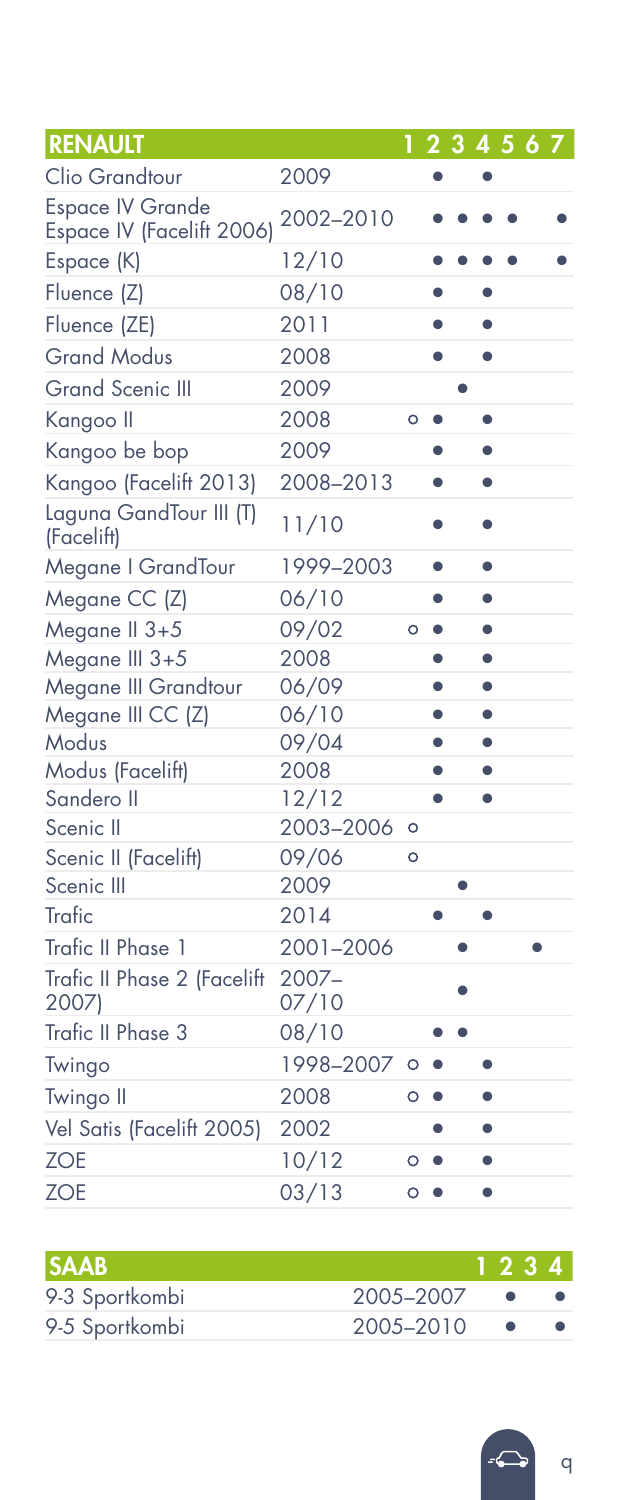| <b>SEAT</b>                          |           |   |           | 2 3 4 5 6 7 |  |  |
|--------------------------------------|-----------|---|-----------|-------------|--|--|
| Alhambra (Facelift 2004) 1995-2010   |           |   |           |             |  |  |
| Alhambra (Facelift)                  | 2005      |   |           |             |  |  |
| Alhambra (7N) <sup>4)</sup>          | 10/10     |   |           |             |  |  |
| Alten                                | 2004      |   | ٠         |             |  |  |
| Altea Freetrack (Facelift<br>2009)   | 2007      |   |           |             |  |  |
| Altea XL                             | 2006      |   | $\bullet$ | $\bullet$   |  |  |
| Ateca                                | 2016      |   | ٠         |             |  |  |
| Cordoba Vario (Facelift<br>1999)     | 1996-2002 |   |           |             |  |  |
| Exeo                                 | 2009      | O |           | $\bullet$   |  |  |
| Exeo                                 | 2009      |   | $\bullet$ | ۰           |  |  |
| Exeo (Facelift)                      | 12/11     |   | ٠         |             |  |  |
| Ibiza (6K)                           | 1993-2002 |   | ٠         |             |  |  |
| Ibiza (6L) (Facelift 2006) 2002-2008 |           |   |           |             |  |  |
| Ibiza (6J)                           | 2008      |   | ٠         |             |  |  |
| Ibiza                                | 2010      |   |           |             |  |  |
| Leon (1M)                            | 1999-2006 |   |           |             |  |  |
| Leon $(1P)$                          | 2005      |   |           |             |  |  |
| Leon $3+5$                           | 05/12     |   |           |             |  |  |
| Mii                                  | 2011      |   |           |             |  |  |
| Mii 3 (baugleich VW Up) 2011         |           |   |           | ۰           |  |  |
| Mii 5 (baugleich VW Up) 05/12        |           |   |           |             |  |  |
| Toledo M1 5                          | 1999-2004 |   |           |             |  |  |
| Toledo                               | 2004      |   |           |             |  |  |
| Toledo                               | 05/12     |   |           |             |  |  |

| <b>SKODA</b>                   |           |   | 1234 |
|--------------------------------|-----------|---|------|
| Citigo (baugleich VW Up)       | 2011      |   |      |
| Citigo $3 + 5$                 | 06/12     |   |      |
| Fabia I (Facelift 2004)        | 1999-2007 |   |      |
| Fabia II                       | 2007      |   |      |
| Fabia II Combi (5J) (Facelift) | 09/10     |   |      |
| Fabia III                      | 09/14     |   |      |
| Felicia                        | 1994-2001 |   |      |
| Octavia I                      | 1996-2004 |   |      |
| Octavia (FL 2000)              | 1996-2010 |   |      |
| Octavia II                     | 2004      | Ο |      |
| Octavia II (Facelift)          | 2009      |   |      |

⇔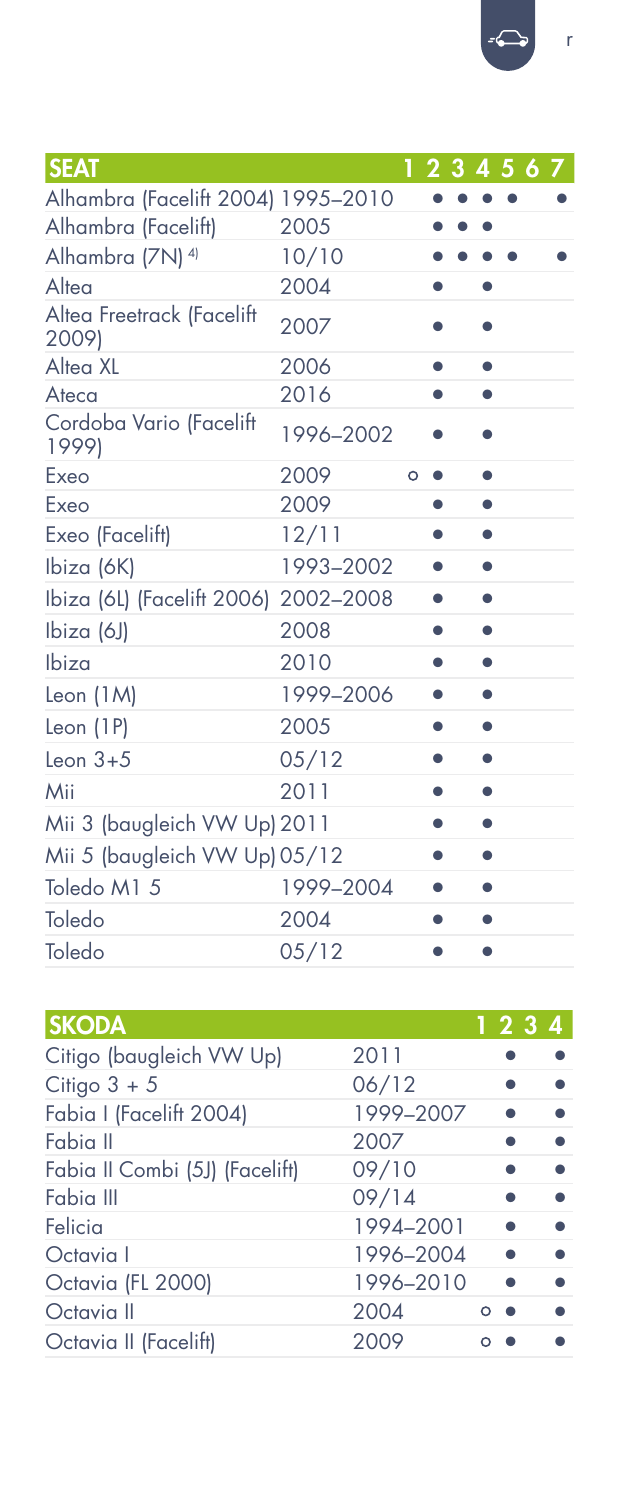| <b>SKODA</b>             |                   |          | 1234 |
|--------------------------|-------------------|----------|------|
| Octavia Scout            | 2007-2012         |          |      |
| Octavia                  | 11/12             | $\Omega$ |      |
| Octavia                  | 2012              |          |      |
| Rapid SpaceBack (NH)     | 10/13             |          |      |
| Rapid (NH)               | 10/12             |          |      |
| Roomster                 | 2006              |          |      |
| Roomster (Facelift)      | 05/10             |          |      |
| Superb I (Facelift 2006) | $10/01 -$<br>2008 |          |      |
| Superb II                | 2008              |          |      |
| Superb (Facelift 2013)   | 2008-2013         |          |      |
| Superb                   | 2015              |          |      |
| Yeti                     | 2009              |          |      |

| <b>SMART</b>                  |           |   | 1234 |  |
|-------------------------------|-----------|---|------|--|
| Forfour <sup>3)</sup> Typ 454 | 2004-2006 |   |      |  |
| Forfour Typ 453               | 2014      |   |      |  |
| Fortwo Typ 451                | 2007      | ∩ |      |  |
| Fortwo Typ 451 (FL)           | 10/10     | Ω |      |  |
| Forfour (W453)                | 11/14     |   |      |  |

| <b>SUBARU</b>           |           |  | 1234 |
|-------------------------|-----------|--|------|
| Forester                | 2002-2008 |  |      |
| Forester III            | 2008      |  |      |
| Impreza                 | 2007      |  |      |
| Legacy (Facelift 2007)  | 2004      |  |      |
| Legacy                  | 08/09     |  |      |
| Outback (Facelift 2007) | 2003      |  |      |
| Outback                 | 08/09     |  |      |
| Trezia                  | 06/11     |  |      |
| <b>XV</b>               | 2011      |  |      |

| <b>SUZUKI</b>          |       | 1234 |  |
|------------------------|-------|------|--|
| Alto VII               | 2009  |      |  |
| <b>Grand Vitara</b>    | 2005  |      |  |
| Kizashi (FR)           | 09/10 |      |  |
| Splash                 | 2007  |      |  |
| Splash (EX) (Facelift) | 05/12 |      |  |

s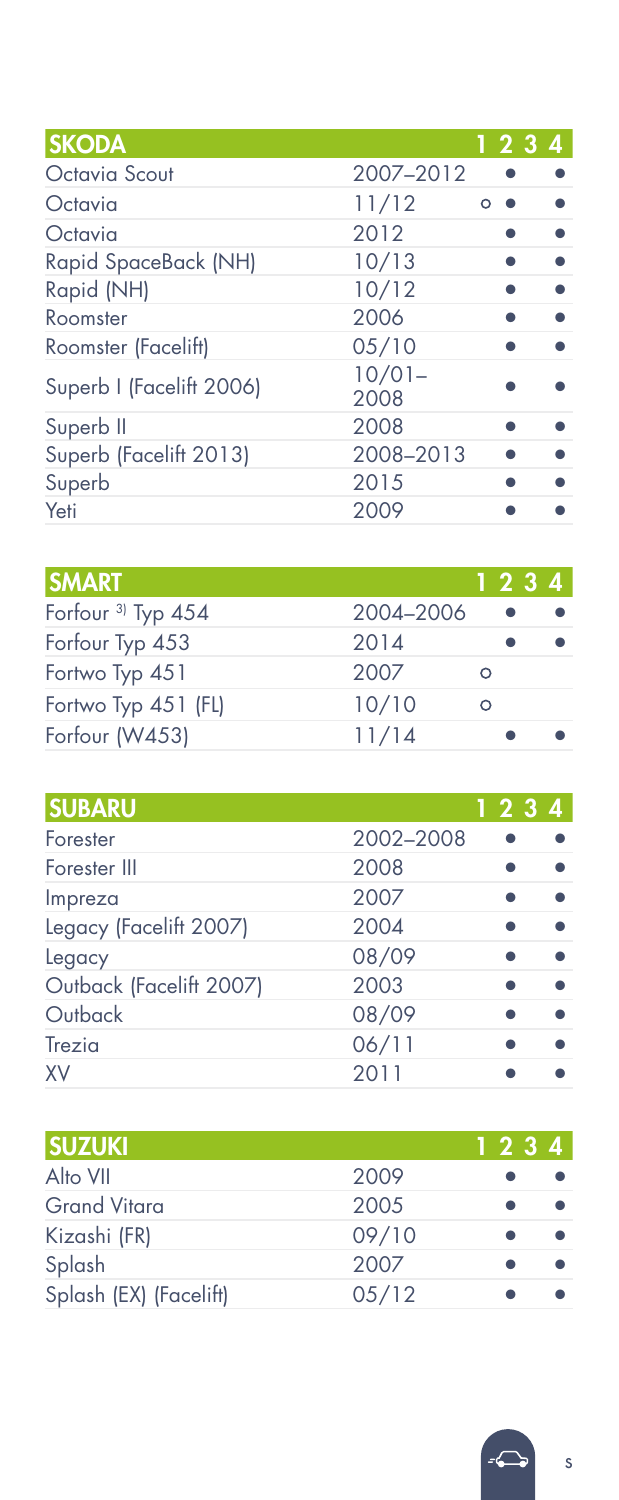$\leftarrow$ 

t

| <b>SUZUKI</b> |                    | 1234 |
|---------------|--------------------|------|
| Swift         | $02/05 -$<br>10/10 |      |
| Swift         | 09/10              |      |
| SX4           | 2006               |      |
| SX4 S-Cross   | 10/13              |      |

| ITATA        |      | 1234 |
|--------------|------|------|
| Indica Vista | 2008 |      |

| <b>TESLA</b> |        | 1234567 |     |  |  |
|--------------|--------|---------|-----|--|--|
| Model S      | 2014 > |         |     |  |  |
| Model X      | 2016 > |         | . . |  |  |

| <b>TOYOTA</b>                 |           | 1234           |
|-------------------------------|-----------|----------------|
| Auris (Facelift 2010)         | 2007-2010 |                |
| Auris (E15) (Facelift)        | 03/10     |                |
| Auris (Facelift 2015)         | 2012      |                |
| Auris Hybrid                  | 09/10     |                |
| Avensis (T22)                 | 2000-2003 | $\bullet$      |
| Avensis (T25) (Facelift 2006) | 2003-2009 |                |
| Avensis (T27)                 | 2009      |                |
| Avensis (T27)                 | 01/12     |                |
| Corolla                       | 2000      |                |
| Corolla (Facelift 2004)       | 2002-2007 | $\bullet$      |
| Corolla Verso                 | 2004-2009 | ٠              |
| IQ                            | 2009      |                |
| Land Cruiser (J12)            | 2002      |                |
| Land Cruiser (V8)             | 2008      | $\bullet$      |
| <b>Land Cruiser</b>           | 11/09     |                |
| Previa (Facelift 2009)        | 2000-2009 |                |
| Prius                         | 2003-2009 | $\bullet$<br>٠ |
| Prius (Facelift 04/12)        | 2009      | ٠              |
| Prius+ (XW4(A))               | 06/12     |                |
| RAV4                          | 2000-2006 | ●              |
| RAV4 (Facelift 2009)          | 2006      |                |
| RAV4                          | 2013      |                |
| Urban Cruiser                 | 2009      |                |
| Verso S (XP12(A))             | 03/11     | $\bullet$      |
| Yaris $3+5$                   | 1999-2005 |                |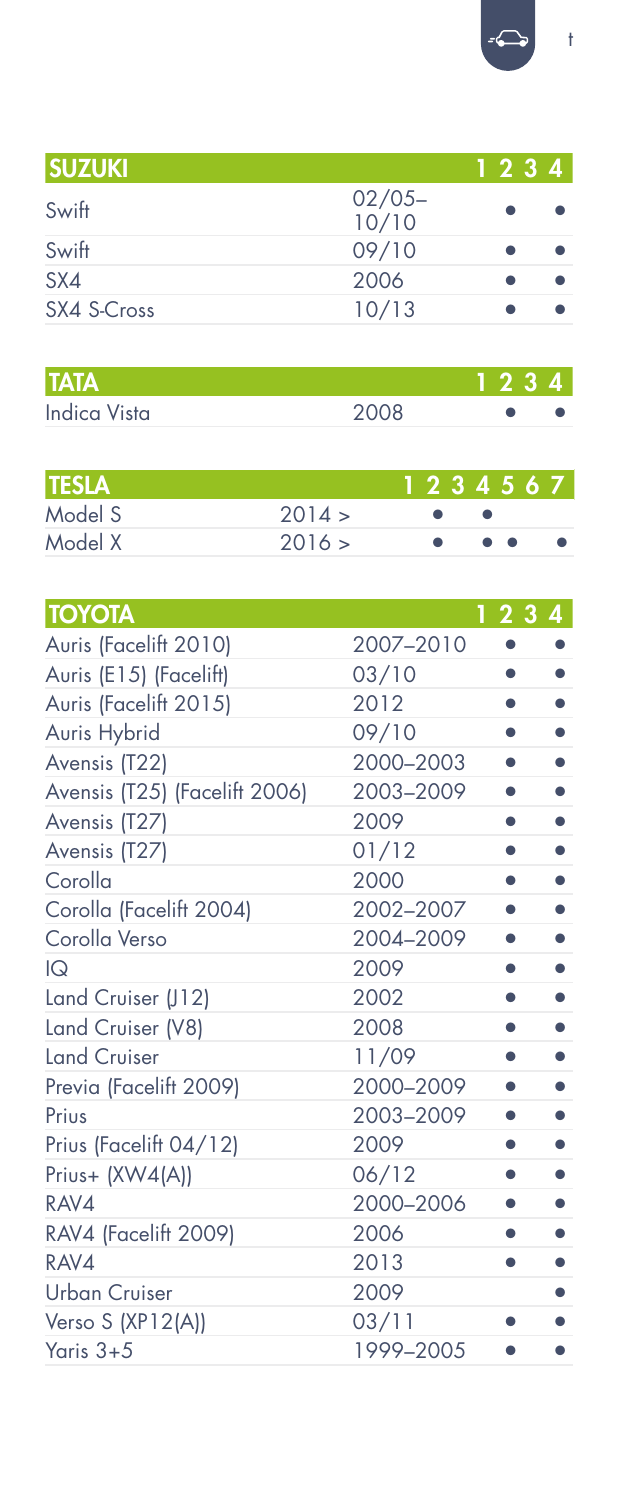| <b>TOYOTA</b>               |           | 1234 |  |
|-----------------------------|-----------|------|--|
| Yaris 3+5 (Facelift 2009)   | 2005-2011 |      |  |
| Yaris 3+5                   | 08/11     |      |  |
| Yaris Verso (Facelift 2003) | 1999-2005 |      |  |

| <b>VOLVO</b>                 |           | 1234 |  |
|------------------------------|-----------|------|--|
| C30                          | 2006      |      |  |
| C70                          | 2005      |      |  |
| XC70                         | 2007      |      |  |
| <b>S40 (Facelift 2007)</b>   | 2003      |      |  |
| S60 (R)                      | 03/10     |      |  |
| S80 (Typ AS) (Facelift 2009) | 2006      |      |  |
| V40 (Facelift 2000)          | 1996-2004 |      |  |
| V 40 (M)                     | 09/12     |      |  |
| <b>V50</b>                   | 2004      |      |  |
| V60 (F)                      | 2010      |      |  |
| <b>V70</b>                   | 2000-2007 |      |  |
| <b>V70</b>                   | 2007      |      |  |
| <b>V70</b>                   | 08/11     |      |  |
| <b>XC60</b>                  | 2008      |      |  |
| <b>XC70</b>                  | 2007      |      |  |
| XC70                         | 08/11     |      |  |
| XC90 5+7 (Facelift 2006)     | 2002-2014 |      |  |

| <b>VW</b>                           |                |         |  | 1234567 |
|-------------------------------------|----------------|---------|--|---------|
| Amarok                              | 2010           |         |  |         |
| Beetle                              | 1998           |         |  |         |
| Beetle                              | 2002           |         |  |         |
| Beetle (Facelift)                   | 2005           |         |  |         |
| Beetle 3                            | 07/11          |         |  |         |
| Bora                                | 1998-2005      |         |  |         |
| Caddy <sup>4)</sup>                 | 2004           |         |  |         |
| Caddy <sup>4)</sup> (Facelift 2010) | 2010           |         |  |         |
| EOS (Facelift 2010)                 | 2006           | $\circ$ |  |         |
| EOS (1F) (Facelift)                 | 10/10          | $\circ$ |  |         |
| Fox                                 | 04/05          |         |  |         |
| Golf IV                             | 09/97-<br>2003 |         |  |         |
| Golf IV Variant                     | 1999-2006      |         |  |         |

U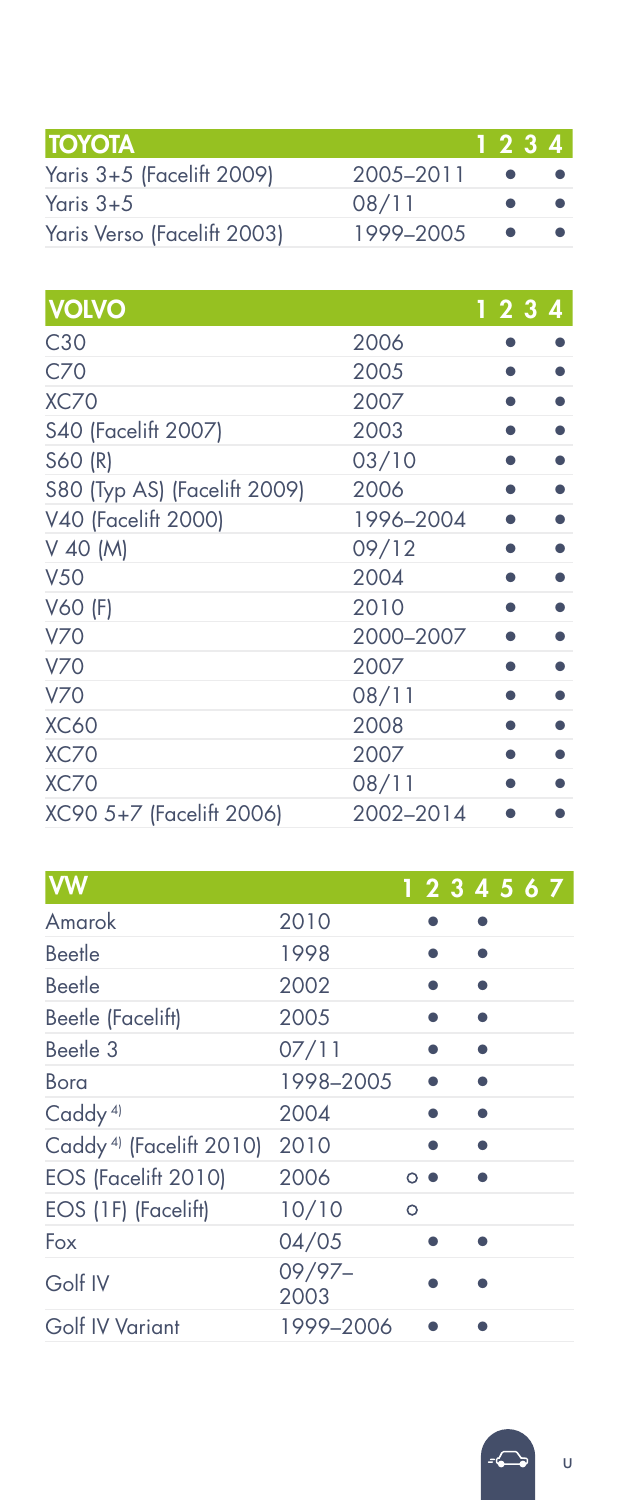| <b>VW</b>                          | 1         | 2 3 4 5 6 7 |           |  |  |
|------------------------------------|-----------|-------------|-----------|--|--|
| Golf V                             | 2003      |             | ۰         |  |  |
| Golf V (R32)                       | 09/05     | $\bullet$   | $\bullet$ |  |  |
| Golf V Plus                        | 2006-2009 |             | $\bullet$ |  |  |
| Golf V Variant 5                   | 2007      |             | $\bullet$ |  |  |
| Golf VI                            | 08/08     |             | $\bullet$ |  |  |
| Golf VI Variant (Facelift<br>2009) | 2009      |             | $\bullet$ |  |  |
| Golf VI (1K)                       | 06/11     | $\bullet$   | $\bullet$ |  |  |
| Golf VI Plus (Facelift)            | 2009      | $\bullet$   | $\bullet$ |  |  |
| Golf VII                           | 08/12     | ٠           | $\bullet$ |  |  |
| Golf VII                           | 09/13     | $\bullet$   | $\bullet$ |  |  |
| Golf VII Sportsvan                 | 06/14     | $\bullet$   | $\bullet$ |  |  |
| Golf Sportsvan                     | 02/14     | $\bullet$   | $\bullet$ |  |  |
| Jetta V                            | 2005-2010 | $\bullet$   | $\bullet$ |  |  |
| Jetta VI                           | 2010      | $\bullet$   | $\bullet$ |  |  |
| Passat (B5) (Facelift<br>2000)     | 1996-2005 | $\bullet$   | $\bullet$ |  |  |
| Passat (B6) (Facelift<br>2010)     | 2005      | 0           | $\bullet$ |  |  |
| Passat B7                          | 2010      | $\bullet$   | $\bullet$ |  |  |
| Passat B7 Alltrack                 | 02/12     | $\bullet$   | $\bullet$ |  |  |
| Passat B8 (3C)                     | 11/14     | $\bullet$   | $\bullet$ |  |  |
| Passat CC                          | 2008      | ō           | $\bullet$ |  |  |
| Phaeton                            | 2002      | $\bullet$   | $\bullet$ |  |  |
| Polo III (Facelift 1999)           | 1994-2001 | $\bullet$   | $\bullet$ |  |  |
| Polo III (6N2) (1999)              | 1999-2001 | $\bullet$   | $\bullet$ |  |  |
| Polo IV (9N) (Facelift<br>1999)    | 2001-2005 | $\bullet$   | $\bullet$ |  |  |
| Polo IV (9N3)                      | 2005-2009 | $\bullet$   | ٠         |  |  |
| Polo V (6R)                        | 2009      | $\bullet$   | $\bullet$ |  |  |
| Scirocco                           | 07/08     | $\bullet$   | $\bullet$ |  |  |
| Scirocco III                       | 08/08     |             | $\bullet$ |  |  |
| Sharan (Facelift)                  | 2004      |             |           |  |  |
| Sharan II <sup>4)</sup>            | 2010      |             |           |  |  |
| Sharan II <sup>4</sup> (7N)        | 09/10     |             | ٠         |  |  |
| Polo IV (9N) (Facelift<br>1999)    | 2001-2005 |             |           |  |  |
| T4 Multivan (Facelift<br>1996)     | 1990-2003 |             |           |  |  |
| T5 California (Facelift<br>2010)   | 2003      |             |           |  |  |

 $\leftarrow$ v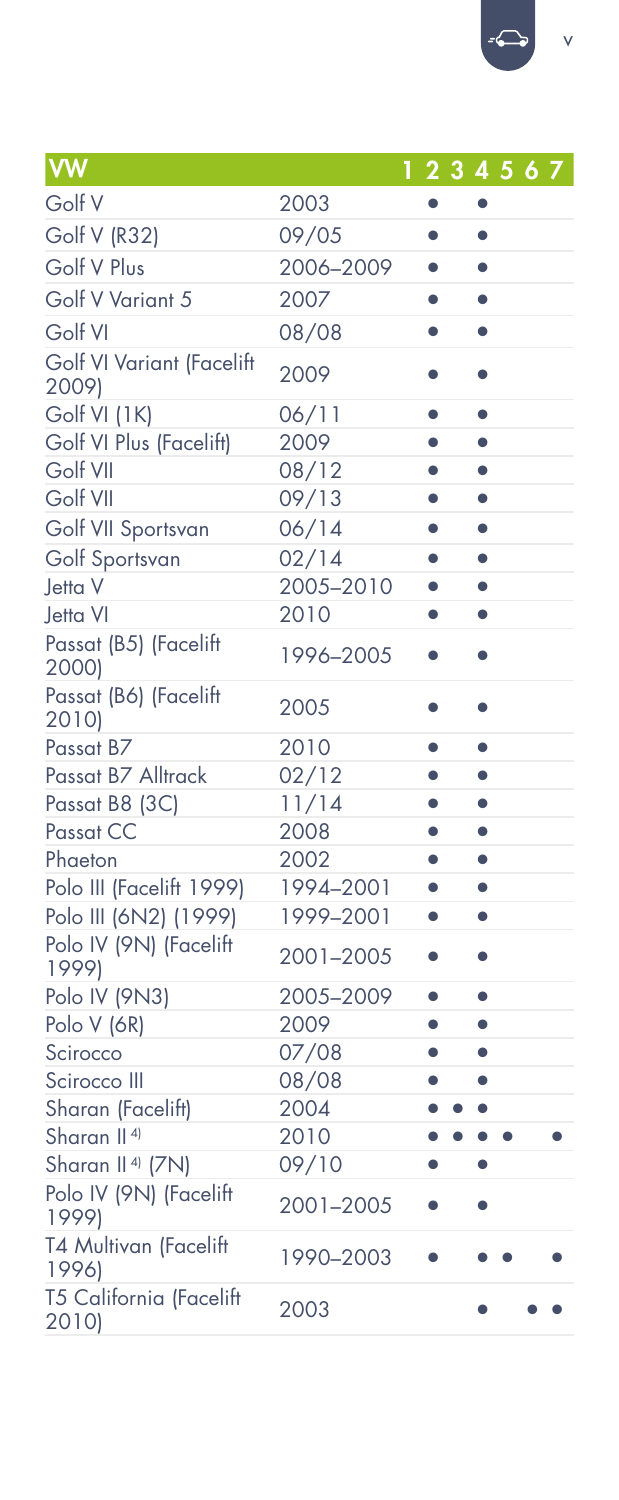| <b>VW</b>                              |           |  |  | 1234567 |
|----------------------------------------|-----------|--|--|---------|
| <b>T5 Caravelle (Facelift</b><br>2009) | 2003      |  |  |         |
| <b>T5 Multivan</b>                     | 2003      |  |  |         |
| T5 Multivan (Facelift<br>2010)         | 2003      |  |  |         |
| <b>T6 Multivan</b>                     | 2015      |  |  |         |
| Tiguan                                 | 2007      |  |  |         |
| Tiguan (Facelift)                      | 07/11     |  |  |         |
| Touareg (7L) (Facelift<br>2006)        | 2002-2010 |  |  |         |
| Touareg II (C2)                        | 2010      |  |  |         |
| Touran <sup>4)</sup>                   | 2010      |  |  |         |
| Touran (Facelift 2006)                 | 2003-2010 |  |  |         |
| Touran (5T)                            | 09/15     |  |  |         |
| UP! (Lupo II) 3                        | 08/11     |  |  |         |
| UP! (Lupo II) 5                        | 05/12     |  |  |         |